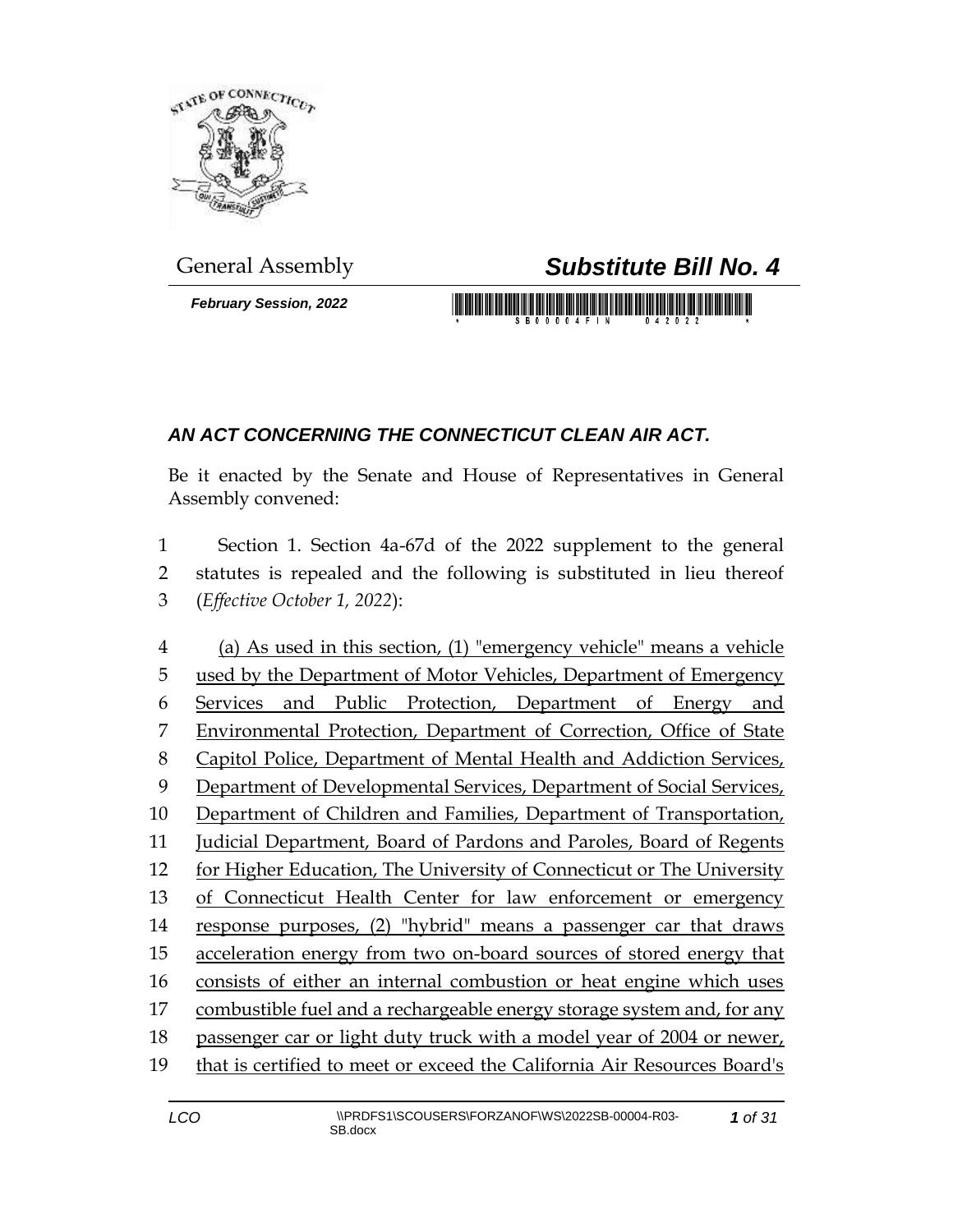LEV (Low Emission Vehicle) II LEV Standard, (3) "zero-emission bus"

means any urban bus certified by the executive officer of the California

22 Air Resources Board to produce zero emissions of any criteria pollutant

under all operational modes and conditions, (4) "battery electric vehicle"

24 and "fuel cell electric vehicle" have the same meanings as provided in

section 16-19eee, and (5) "camp trailer" has the same meaning as

provided in section 14-1.

 **[**(a)**]** (b) The fleet average for cars or light duty trucks purchased by the state shall: (1) On and after October 1, 2001, have a United States Environmental Protection Agency estimated highway gasoline mileage rating of at least thirty-five miles per gallon and on and after January 1, 2003, have a United States Environmental Protection Agency estimated highway gasoline mileage rating of at least forty miles per gallon, (2) comply with the requirements set forth in 10 CFR 490 concerning the percentage of alternative-fueled vehicles required in the state motor vehicle fleet, and (3) obtain the best achievable mileage per pound of carbon dioxide emitted in its class. The alternative-fueled vehicles purchased by the state to comply with said requirements shall be capable of operating on natural gas or electricity or any other system acceptable to the United States Department of Energy that operates on fuel that is available in the state.

 **[**(b)**]** (c) Notwithstanding any other provisions of this section, (1) on and after January 1, 2008: (A) At least fifty per cent of all cars and light duty trucks purchased or leased by the state shall be alternative-fueled, hybrid electric or plug-in electric vehicles, (B) all alternative-fueled vehicles purchased or leased by the state shall be certified to the California Air Resources Board's Low Emission Vehicle II Ultra Low Emission Vehicle Standard, and (C) all gasoline-powered light duty and hybrid vehicles purchased or leased by the state shall, at a minimum, be certified to the California Air Resource Board's Low Emission Vehicle II Ultra Low Emission Vehicle Standard, (2) on and after January 1, 2012, one hundred per cent of such cars and light duty trucks shall be alternative-fueled, hybrid electric or plug-in electric vehicles, **[**and**]** (3)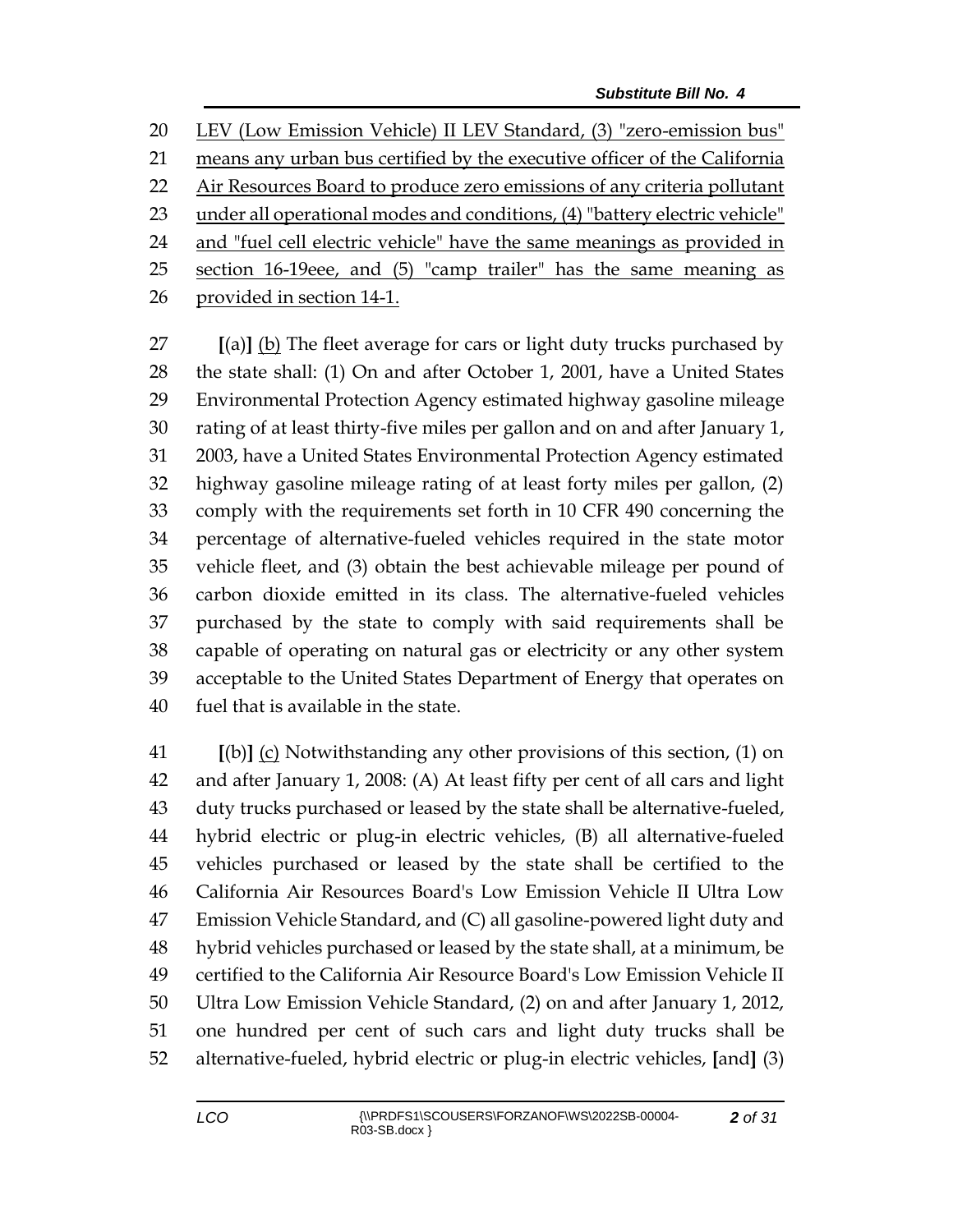on and after January 1, **[**2030, at least fifty per cent of such cars and light duty trucks shall be zero-emission vehicles**]** 2026, at least fifty per cent of such cars and light duty trucks shall be battery electric vehicles, (4) 56 on and after January 1, 2028, at least seventy-five per cent of such cars and light duty trucks shall be battery electric vehicles, and (5) on and after January 1, 2030, one hundred per cent of such cars and light duty trucks shall be battery electric vehicles. **[**(c)**]** (d) (1) On and after January 1, 2030, at least thirty per cent of all buses purchased or leased by the state shall be zero-emission buses. (2) On and after January 1, 2024, the state shall cease to procure, purchase or lease any diesel-fueled transit bus. **[**(d)**]** (e) The provisions of subsections **[**(a)**]** (b) to **[**(c)**]** (d), inclusive, 65 of this section shall not apply to any  $(1)$  emergency vehicle,  $(2)$  sport 66 utility vehicle, (3) bus or van that transports individuals in wheelchairs, (4) specialty upfitted motor vehicle, or (5) camp trailer. **[**(e) As used in this section, (1) "emergency vehicle" means a vehicle used by the Department of Motor Vehicles, Department of Emergency Services and Public Protection, Department of Energy and Environmental Protection, Department of Correction, Office of State Capitol Police, Department of Mental Health and Addiction Services, Department of Developmental Services, Department of Social Services, Department of Children and Families, Department of Transportation, Judicial Department, Board of Pardons and Paroles, Board of Regents 76 for Higher Education, The University of Connecticut or The University

 of Connecticut Health Center for law enforcement or emergency response purposes, (2) "hybrid" means a passenger car that draws acceleration energy from two on-board sources of stored energy that consists of either an internal combustion or heat engine which uses combustible fuel and a rechargeable energy storage system, and, for any passenger car or light duty truck with a model year of 2004 or newer, that is certified to meet or exceed the California Air Resources Board's LEV (Low Emission Vehicle) II LEV Standard, (3) "zero-emission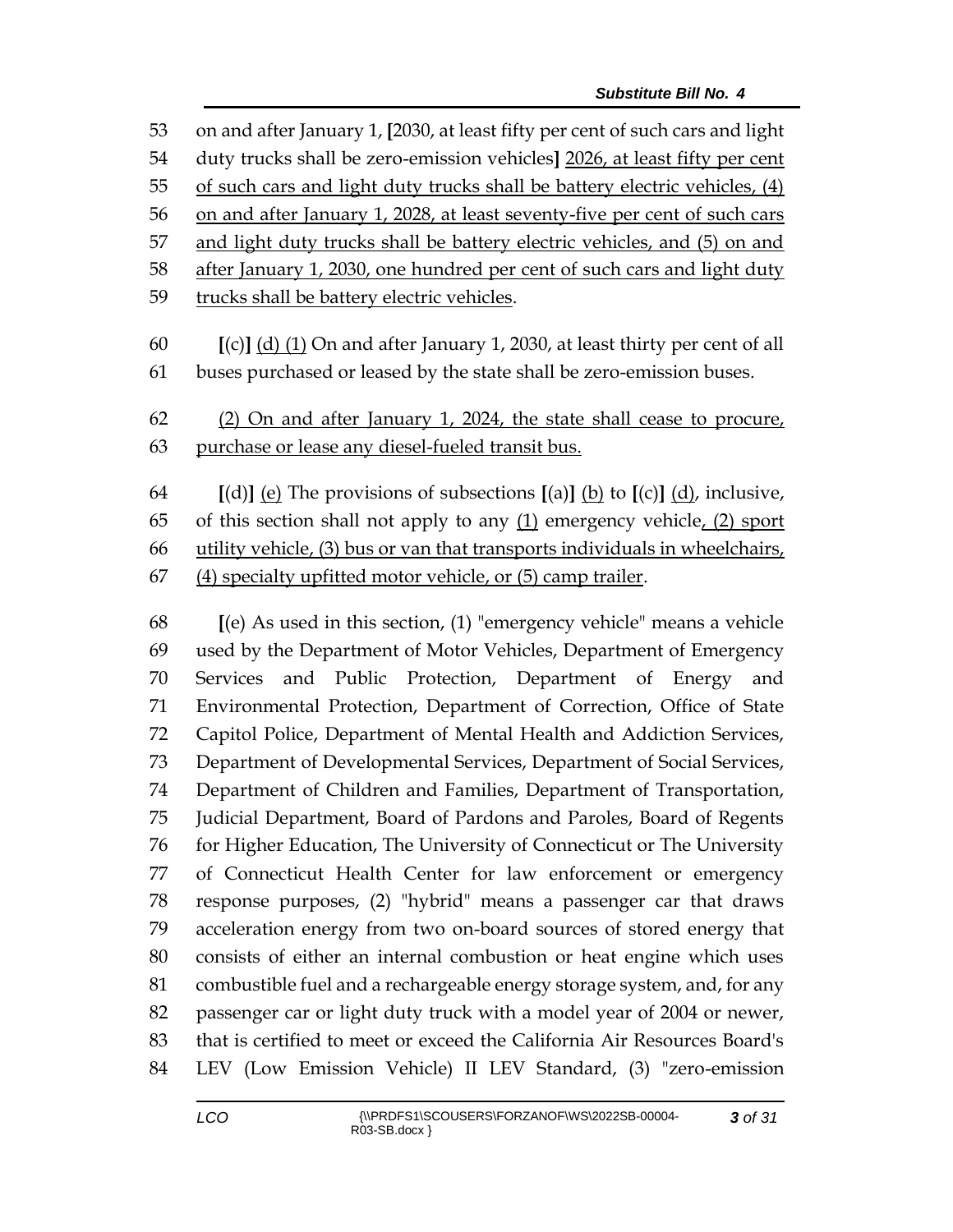vehicle" means a battery electric vehicle, hybrid electric vehicle, range- extended electric vehicle and any vehicle that is certified by the executive officer of the California Air Resources Board to produce zero emissions of any criteria pollutant under all operational modes and conditions, and (4) "zero-emission bus" means any urban bus certified by the executive officer of the California Air Resources Board to produce zero emissions of any criteria pollutant under all operational modes and conditions.**]**

 (f) In performing the requirements of this section, the Commissioners of Administrative Services, Energy and Environmental Protection and Transportation shall, whenever possible, consider the use of and impact on Connecticut-based companies.

 (g) The Commissioner of Administrative Services, in consultation 98 with the Commissioner of Transportation, shall (1) study the feasibility of creating a competitive bid process for the aggregate procurement of **[**zero-emission**]** light, medium and heavy duty battery electric vehicles, fuel cell electric vehicles and zero-emission buses, **[**and**]** (2) determine whether such aggregate procurement would achieve a cost savings on the purchase of such vehicles and buses and related administrative costs, (3) develop a plan to implement zero-emission buses state wide, and (4) identify any barriers to such implementation. On or before January 1, **[**2020**]** 2024, the Commissioner of Administrative Services shall **[**report**]** submit, in accordance with the provisions of section 11-4a, **[**on**]** a report on the results of such study and a copy of the 109 implementation plan to the joint standing committees of the General Assembly having cognizance of matters relating to government administration and transportation. The Commissioner of Administrative Services may proceed with such aggregate procurement if the commissioner determines such aggregate procurement would achieve a cost savings.

| 115 | (h) The Commissioner of Administrative Services shall consider the        |
|-----|---------------------------------------------------------------------------|
| 116 | lower costs associated with the maintenance of a battery electric vehicle |
| 117 | when establishing the amount to lease such battery electric vehicle to    |
|     |                                                                           |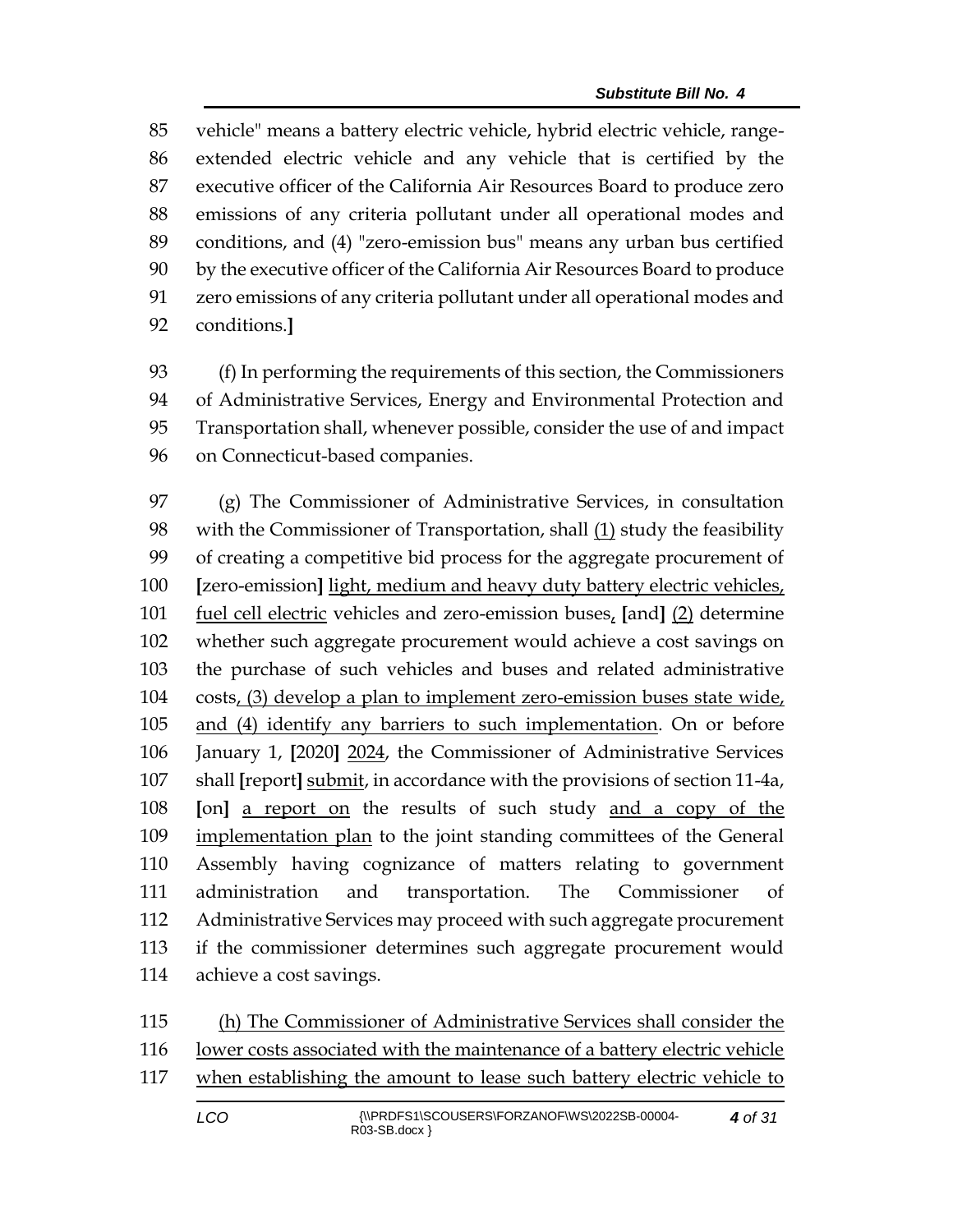## another state agency.

| 119 | (i) Not later than January 1, 2026, and annually thereafter, if the fleet   |  |  |
|-----|-----------------------------------------------------------------------------|--|--|
| 120 | average for cars or light duty trucks purchased by the state does not       |  |  |
| 121 | meet the requirements of subsection $(c)$ of this section, the commissioner |  |  |
| 122 | shall submit, in accordance with the provisions of section 11-4a, a report  |  |  |
| 123 | to the joint standing committees of the General Assembly having             |  |  |
| 124 | cognizance of matters relating to government administration,                |  |  |
| 125 | transportation and the environment. Such report shall (1) explain why       |  |  |
| 126 | such requirements were not met, and (2) propose an alternative              |  |  |
| 127 | schedule to meet such requirements after considering available              |  |  |
| 128 | appropriations and the market conditions for battery electric vehicles      |  |  |
| 129 | and the associated charging infrastructure for battery electric vehicles.   |  |  |

Sec. 2. (NEW) (*Effective October 1, 2022*) (a) As used in this section:

 (1) "Association of unit owners", "limited common elements", "common elements", "board of directors", "condominium instruments", "unit" and "unit owner" have the same meanings as provided in section 47-68a of the general statutes;

 (2) "Electric vehicle charging station" has the same meaning as provided in section 16-19f of the general statutes; and

 (3) "Reasonable restrictions" means a restriction that does not significantly increase the cost of the electric vehicle charging station or significantly decrease its efficiency or specified performance.

 (b) On and after October 1, 2022, any provision of the condominium instruments that either prohibits or unreasonably restricts the installation or use of an electric vehicle charging station in a unit parking space or limited common element parking space, or is otherwise in conflict with the provisions of this section, shall be void and unenforceable.

 (c) An electric vehicle charging station installed pursuant to this section shall meet all applicable health and safety standards and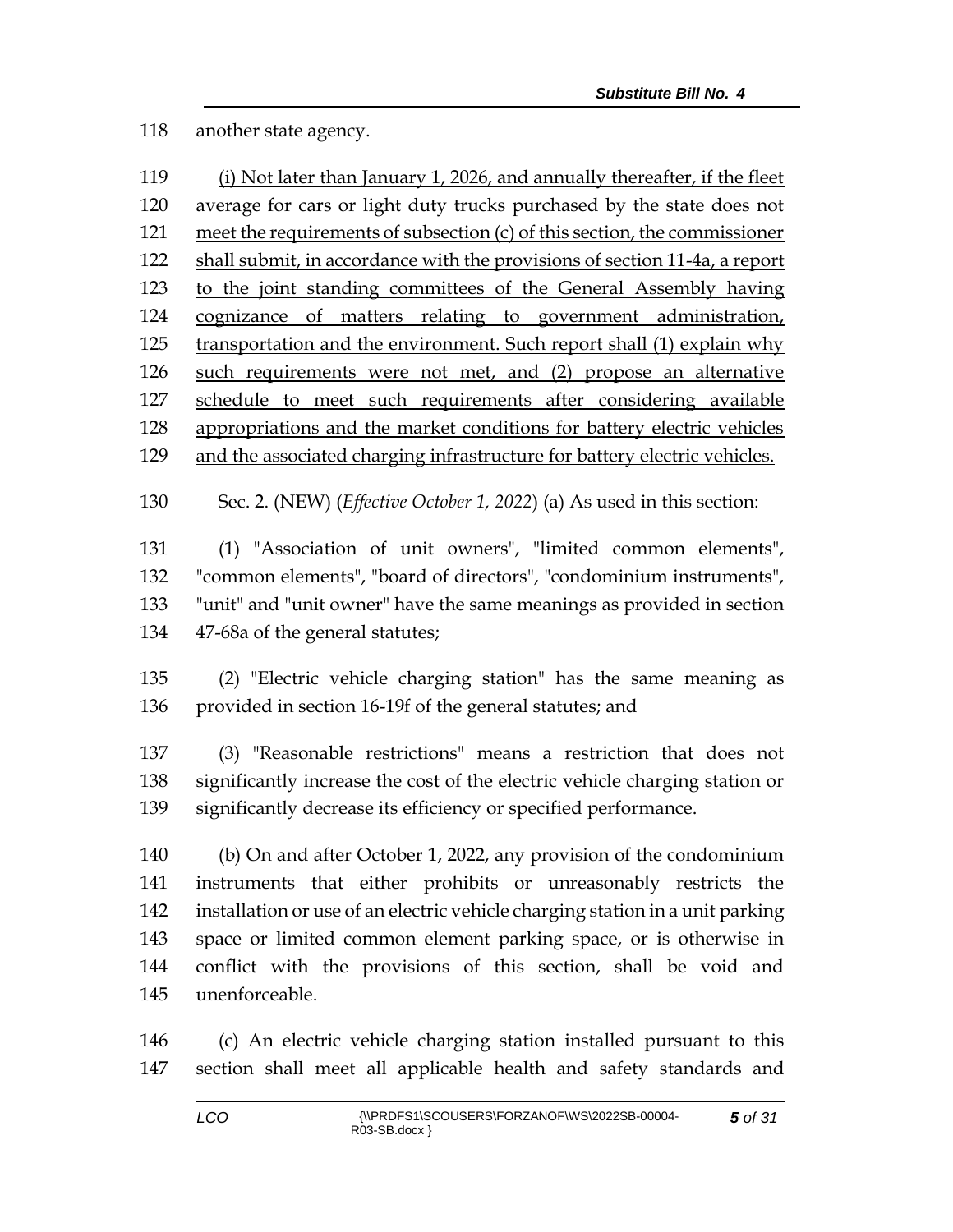requirements under any state or federal law or municipal ordinance.

 (d) A unit owner may submit an application to install an electric vehicle charging station to the board of directors. The board of directors shall acknowledge, in writing, the receipt of any such application not later than thirty days after such receipt, and process such application in the same manner as an application for an addition, alteration or improvement pursuant to the declaration, as described in section 47-70 of the general statutes. The approval or denial of such application shall be in writing and shall be issued not later than sixty days after the date of receipt of such application. If an application is not denied in writing within such sixty-day period, the application shall be deemed approved, unless the board of directors reasonably requests additional information not later than sixty days from the date of receipt of such application.

 (e) If a unit owner seeks to install an electric vehicle charging station, the following provisions shall apply:

 (1) The unit owner shall obtain approval from the board of directors to install the electric vehicle charging station and the board of directors may approve the installation if the owner agrees in writing to: (A) Comply with the provisions of the declaration regarding an addition, alteration or improvement; (B) engage a licensed and insured contractor to install the electric vehicle charging station; (C) if the proposed electric vehicle charging station is located in a unit parking space, provide a certificate of insurance, within fourteen days of approval, that names the association of unit owners as a named additional insured under the owner's insurance policy; (D) pay for the costs associated with the installation of the electric vehicle charging station, including, but not limited to, increased master policy premiums, attorney's fees incurred by the association of unit owners, engineering fees, professional fees, permit fees and applicable zoning compliance costs; and (E) connect the electricity to the unit's individual meter or install a separate meter to identify and pay the electricity usage costs associated with the electric vehicle charging station.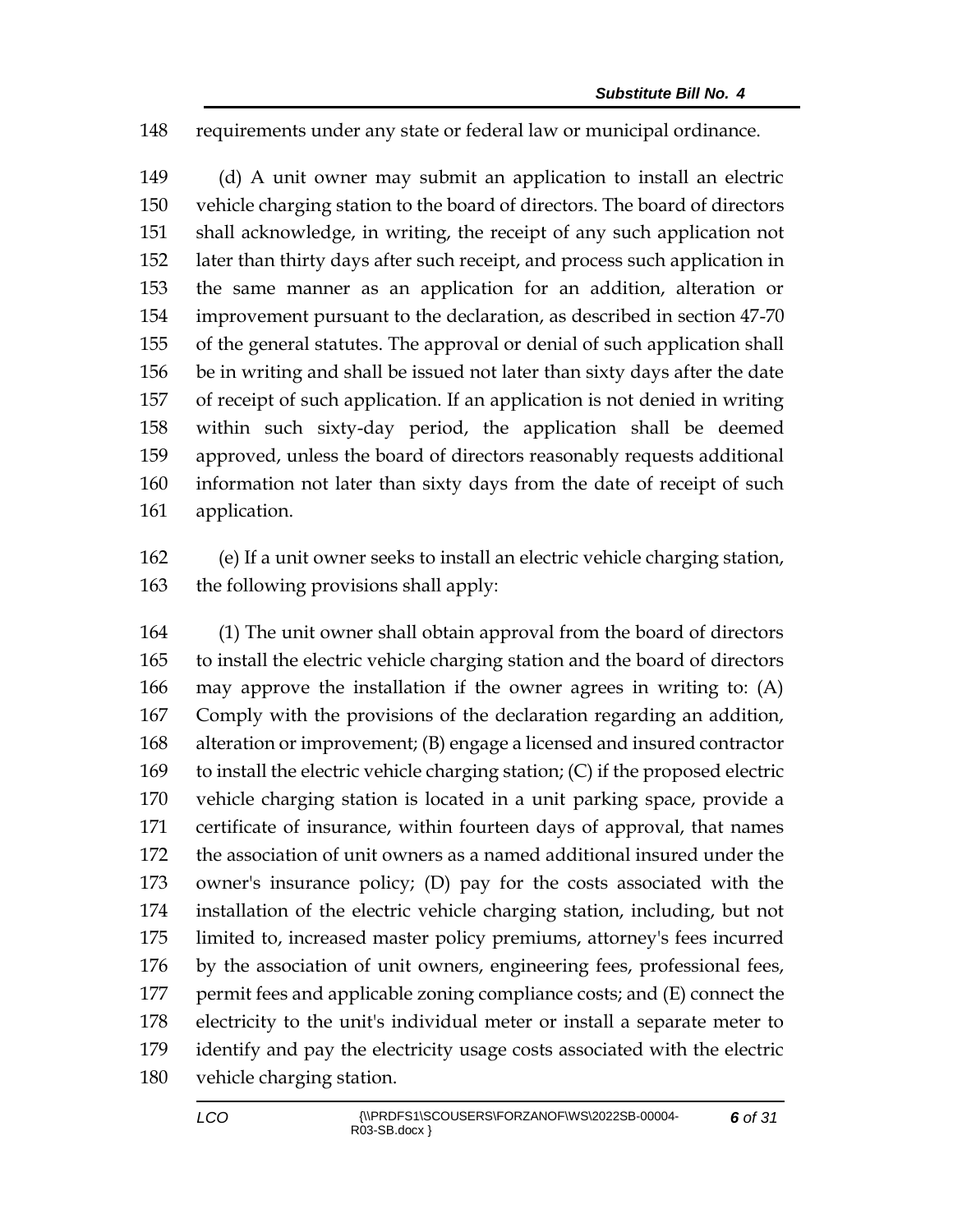(2) The unit owner, and each successive owner, of the electric vehicle charging station shall be responsible for: (A) The costs for damage to the electric vehicle charging station, common elements or units resulting from the installation, use, maintenance, repair, removal or replacement of the electric vehicle charging station; (B) the costs for the maintenance, repair and replacement of the electric vehicle charging station until it has been removed; (C) the costs for the restoration of the physical space where the electric vehicle charging station was installed after it is removed; (D) the costs of electricity associated with the electric vehicle charging station; (E) the common expenses as a result of uninsured losses pursuant to any master insurance policy held by the association of unit owners; and (F) making disclosures to prospective buyers (i) regarding the existence of the electric vehicle charging station, (ii) regarding the associated responsibilities of the unit owner under this section, and (iii) of the requirement that the purchaser accepts the electric vehicle charging station unless it is removed prior to the transfer of the unit.

 (3) A unit owner shall not be required to maintain a liability coverage policy for an existing National Electrical Manufacturers Association standard alternating current power plug.

 (f) An association of unit owners may install an electric vehicle charging station in the common elements for the use of all unit owners. For any such electric vehicle charging station, the association of unit owners shall develop appropriate rules for such use.

 (g) An association of unit owners may create a new parking space where one did not previously exist to facilitate the installation of an electric vehicle charging station.

 (h) An association of unit owners may require the unit owner to remove the electric vehicle charging station prior to the unit owner's sale of the property unless the purchaser of the property agrees to take ownership of the electric vehicle charging station.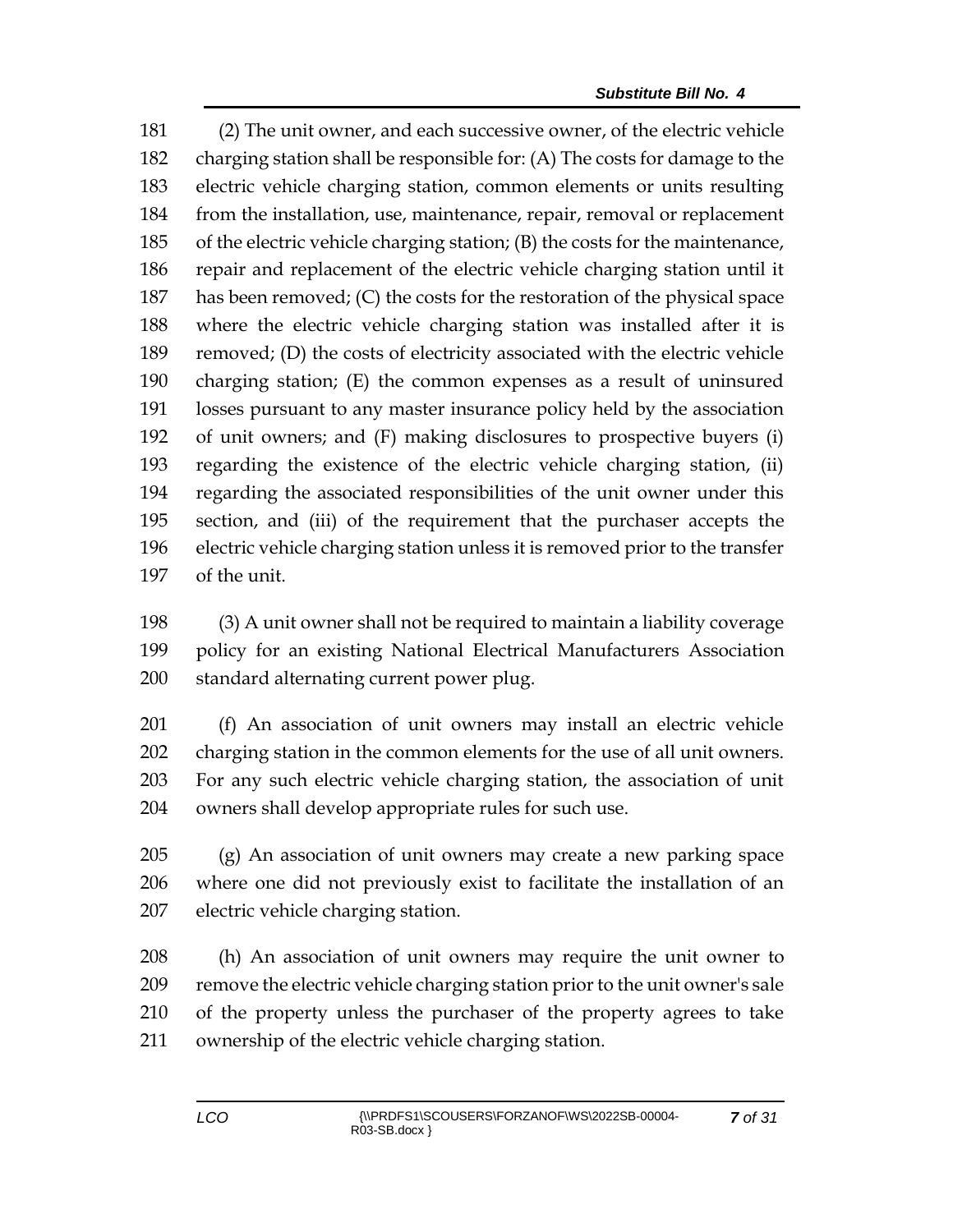(i) In any action by an association of unit owners seeking to enforce compliance with this section, the prevailing party shall be awarded reasonable attorney's fees.

 (j) The provisions of this section shall not apply to an association of unit owners that imposes reasonable restrictions on electric vehicle charging stations or has electric vehicle charging stations at a ratio that is equal to or greater than fifteen per cent of the number of units.

Sec. 3. (NEW) (*Effective October 1, 2022*) (a) As used in this section:

 (1) "Association", "limited common element", "common elements", "executive board", "bylaws", "declaration", "rule", "unit", "unit owner" and "purchaser" have the same meanings as provided in section 47-202 of the general statutes;

 (2) "Electric vehicle charging station" has the same meaning as provided in section 16-19f of the general statutes; and

 (3) "Reasonable restrictions" means a restriction that does not significantly increase the cost of the electric vehicle charging station or significantly decrease its efficiency or specified performance.

 (b) On and after October 1, 2022, any provision of the declaration or bylaws that either prohibits or unreasonably restricts the installation or use of an electric vehicle charging station in a unit parking space or limited common element parking space, or is otherwise in conflict with the provisions of this section, shall be void and unenforceable.

 (c) An electric vehicle charging station installed pursuant to this section shall meet all applicable health and safety standards and requirements under any state or federal law or municipal ordinance.

 (d) A unit owner may submit an application to install an electric vehicle charging station to the executive board. The executive board shall acknowledge, in writing, the receipt of any such application not later than thirty days after such receipt, and process such application in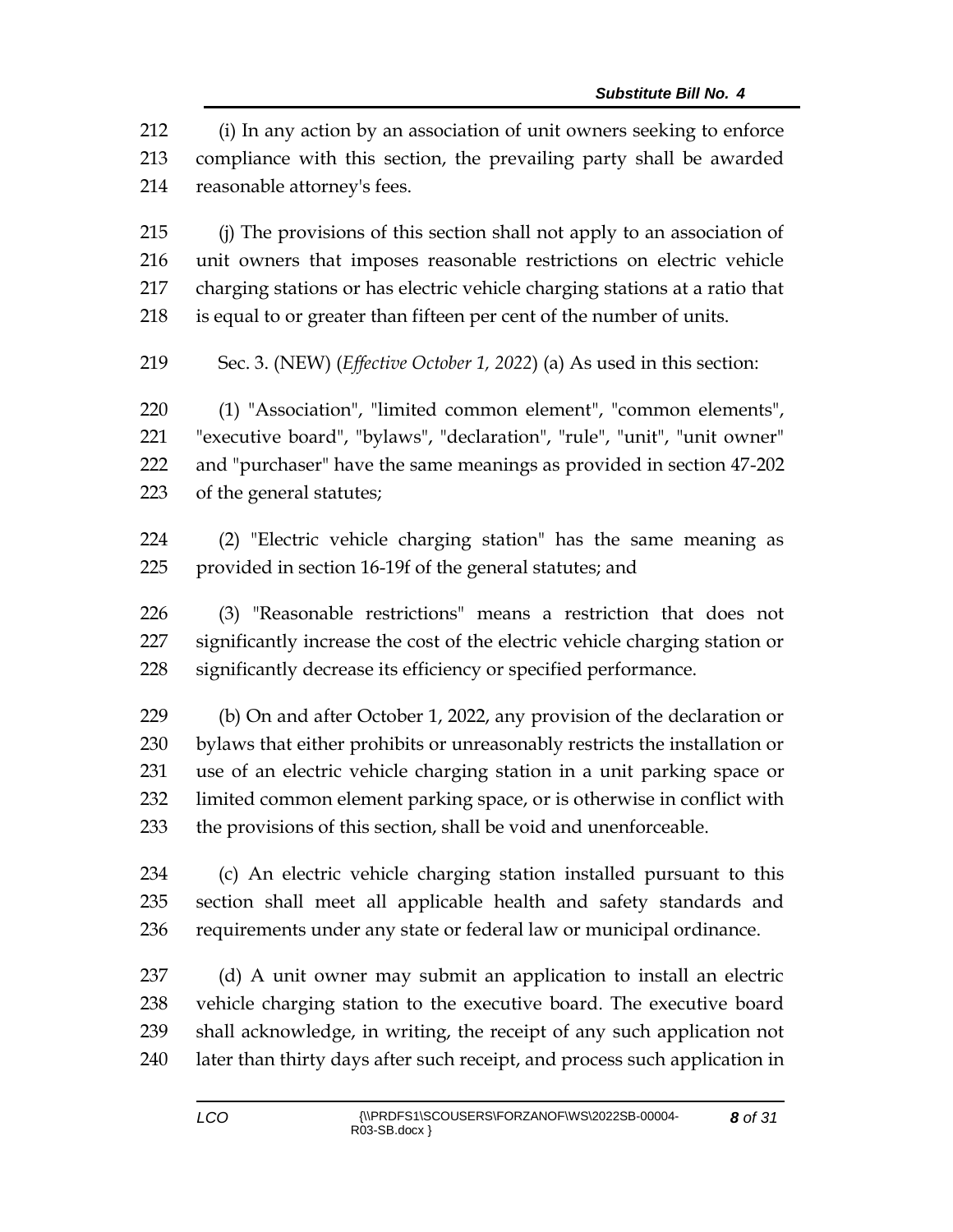the same manner as an application for an addition, alteration or improvement pursuant to the declaration or bylaws. The approval or denial of such application shall be in writing and shall be issued not later than sixty days after the date of receipt of such application. If an application is not denied in writing within such sixty-day period, the application shall be deemed approved, unless the executive board reasonably requests additional information not later than sixty days 248 from the date of receipt of such application.

 (e) If a unit owner seeks to install an electric vehicle charging station, the following provisions shall apply:

 (1) The unit owner shall obtain approval from the executive board to install the electric vehicle charging station and the executive board may approve the installation if the owner agrees in writing to: (A) Comply with the provisions of the declaration or bylaws regarding an addition, alteration or improvement; (B) engage a licensed and insured contractor to install the electric vehicle charging station; (C) if the proposed electric vehicle charging station is located in a unit parking space, provide a certificate of insurance, within fourteen days of approval, that names the association as a named additional insured under the owner's insurance policy; (D) pay for the costs associated with the installation of the electric vehicle charging station, including, but not limited to, increased master policy premiums, attorney's fees incurred by the association, engineering fees, professional fees, permits and applicable zoning compliance; and (E) connect the electricity to the unit's individual meter or install a separate meter to identify and pay the electricity usage costs associated with the electric vehicle charging station.

 (2) The unit owner, and each successive owner, of the electric vehicle charging station shall be responsible for: (A) The costs for damage to the electric vehicle charging station, common elements or units resulting from the installation, use, maintenance, repair, removal or replacement of the electric vehicle charging station; (B) the costs for the maintenance, repair and replacement of the electric vehicle charging station until it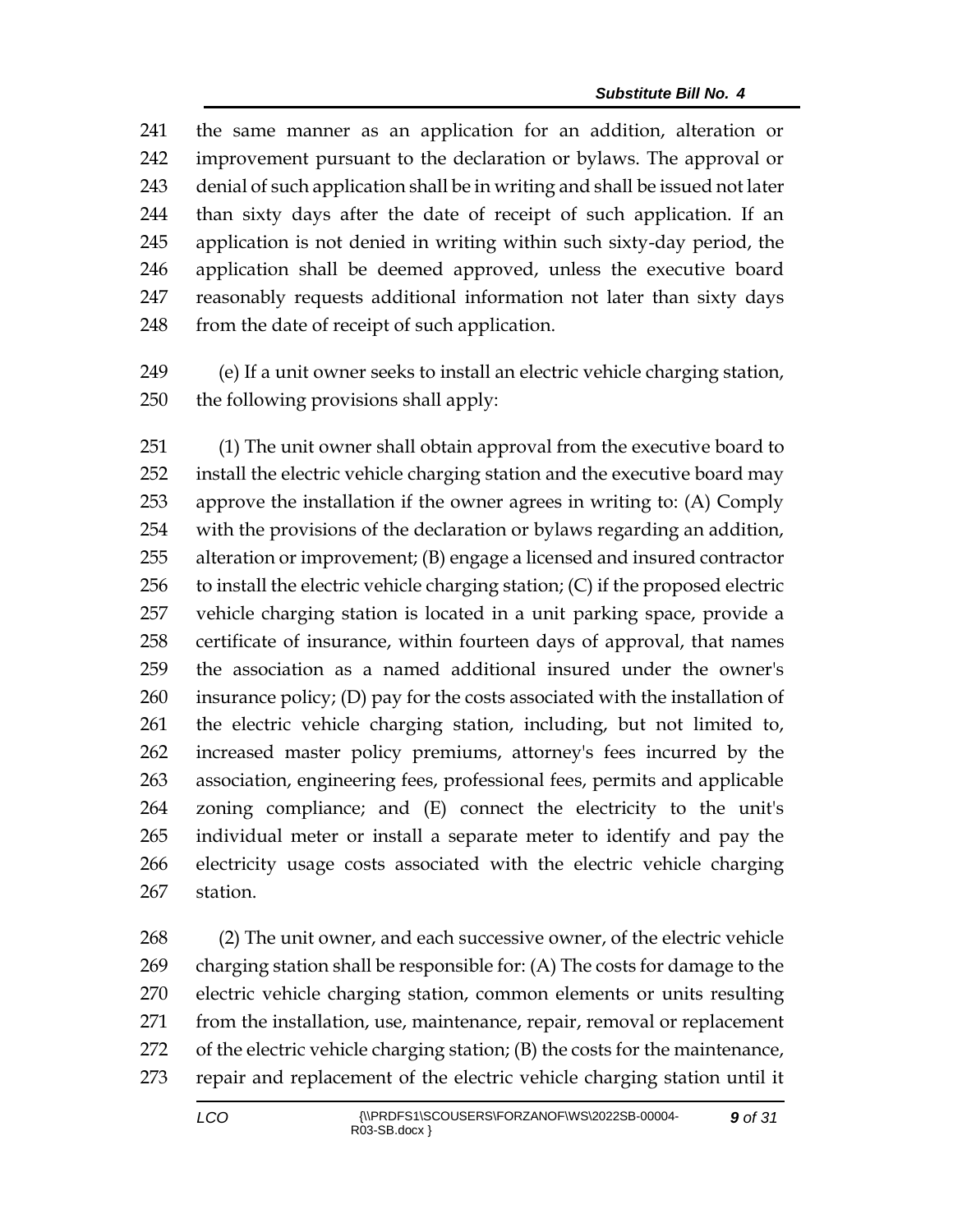has been removed; (C) the costs for the restoration of the physical space where the electric vehicle charging station was installed after it is removed; (D) the costs of electricity associated with the electric vehicle charging station; (E) the common expenses as a result of uninsured losses pursuant to any master insurance policy held by the association of unit owners; and (F) making disclosures to prospective buyers (i) regarding the existence of the electric vehicle charging station, (ii) regarding the associated responsibilities of the unit owner under this section, and (iii) of the requirement that the purchaser accepts the electric vehicle charging station unless it is removed prior to the transfer of the unit.

 (3) A unit owner shall not be required to maintain a liability coverage policy for an existing National Electrical Manufacturers Association standard alternating current power plug.

 (f) An association may install an electric vehicle charging station in the common elements for the use of all unit owners. For any such electric vehicle charging station, the association shall develop appropriate rules 291 for such use.

 (g) An association may create a new parking space where one did not previously exist to facilitate the installation of an electric vehicle charging station.

 (h) An association may require the unit owner to remove the electric vehicle charging station prior to the unit owner's sale of the property unless the purchaser of the property agrees to take ownership of the electric vehicle charging station.

 (i) In any action by an association seeking to enforce compliance with this section, the prevailing party shall be awarded reasonable attorney's fees.

 (j) The provisions of this section shall not apply to an association that imposes reasonable restrictions on electric vehicle charging stations or has electric vehicle charging stations at a ratio that is equal to or greater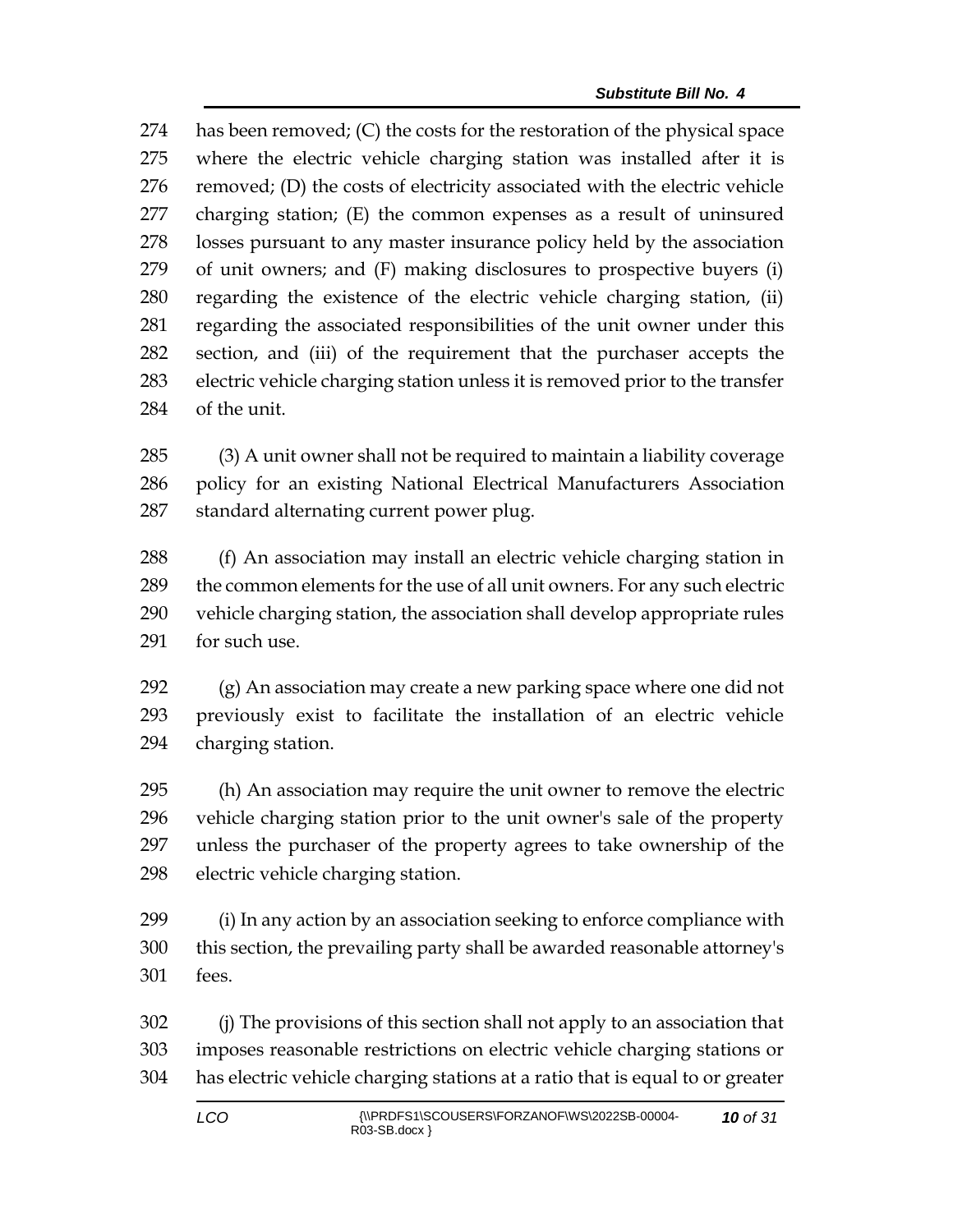than fifteen per cent of the number of units.

 Sec. 4. (NEW) (*Effective October 1, 2022*) (a) As used in this section (1) "dedicated parking space" means a parking space located within a lessee's separate interest or a parking spot that is in a common area, but subject to exclusive use rights of an individual lessee, including, but not limited to, a garage space, carport or parking space that is specifically designated for use by a particular lessee; (2) "electric vehicle charging station" has the same meaning as provided in section 16-19f of the general statutes; and (3) "dwelling unit", "landlord", "rent", "rental agreement" and "tenant" have the same meanings as provided in section 47a-1 of the general statutes.

 (b) For any rental agreement executed, extended or renewed on or after October 1, 2022, a landlord of a dwelling unit shall approve a tenant's written request to install an electric vehicle charging station at a dedicated parking space for the tenant that meets the requirements of this section and complies with the landlord's procedural approval process for modifications to the property.

 (c) A landlord shall not be obligated to provide an additional parking space to a tenant in order to accommodate an electric vehicle charging station.

 (d) If the electric vehicle charging station has the effect of providing the tenant with a reserved parking space, the landlord may charge a monthly rental amount for such parking space.

 (e) An electric vehicle charging station installed pursuant to this section, and all modifications and improvements to the property, shall comply with any state or federal law or municipal ordinance, and all applicable zoning requirements, land use requirements, and covenants, conditions and restrictions.

 (f) A tenant's written request to modify the rental property to install an electric vehicle charging station shall indicate such tenant's consent to enter into a written agreement with the landlord that includes, but is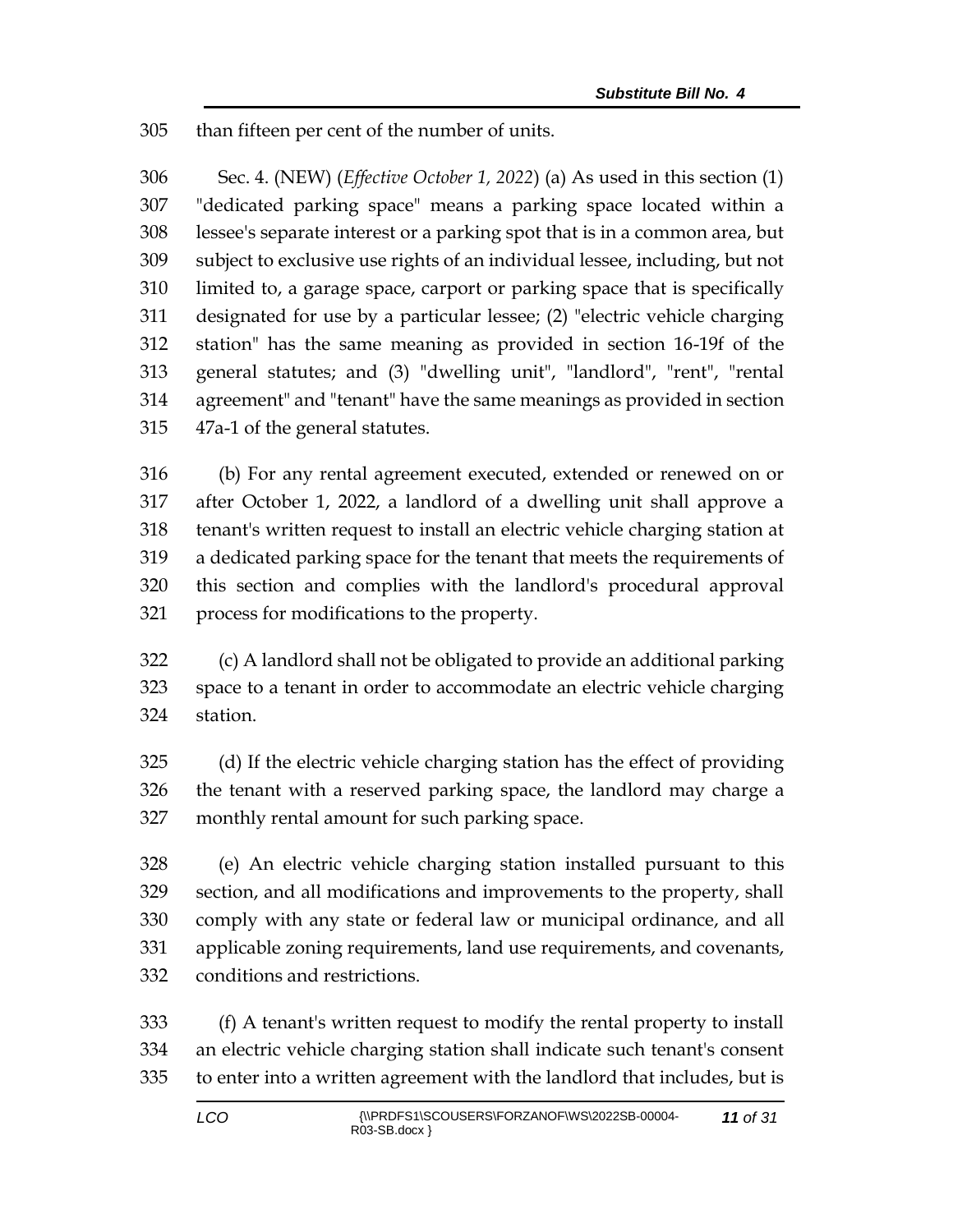not limited to, provisions regarding:

 (1) The installation, use, maintenance and removal of the electric vehicle charging station and its infrastructure;

 (2) Permission for the landlord to withhold all or a part of the security deposit pursuant to section 47a-21 of the general statutes at the time the tenancy is terminated for any damages suffered by the landlord due to the tenant's failure to comply with the landlord's requirements regarding maintenance and removal of the electric vehicle charging station and its infrastructure;

 (3) A complete financial analysis and scope of work regarding the installation of the electric vehicle charging station and its infrastructure;

 (4) Payment to the landlord of any costs associated with the landlord's installation of the electric vehicle charging station and its infrastructure prior to any modification or improvement to the rental property. The costs associated with modifications and improvements include, but are not limited to, the cost of permits, supervision, construction and, solely if required by the contractor and consistent with its past performance of work for the landlord, performance bonds;

 (5) Payment, as part of the tenant's rent, of the landlord's incurred costs associated with the electrical usage of the electric vehicle charging station, and costs for damage, maintenance, repair, removal and replacement of the electric vehicle charging station, including such modifications or improvements made to the rental property associated with the electric vehicle charging station;

 (6) Maintenance of a general liability insurance policy that covers an electric vehicle charging station at a tenant's dedicated parking space and to name the landlord as a named additional insured under the policy commencing with the date of approval for construction until the tenant forfeits possession of the dwelling unit to the landlord; and

(7) A requirement for the tenant to post a surety bond in an amount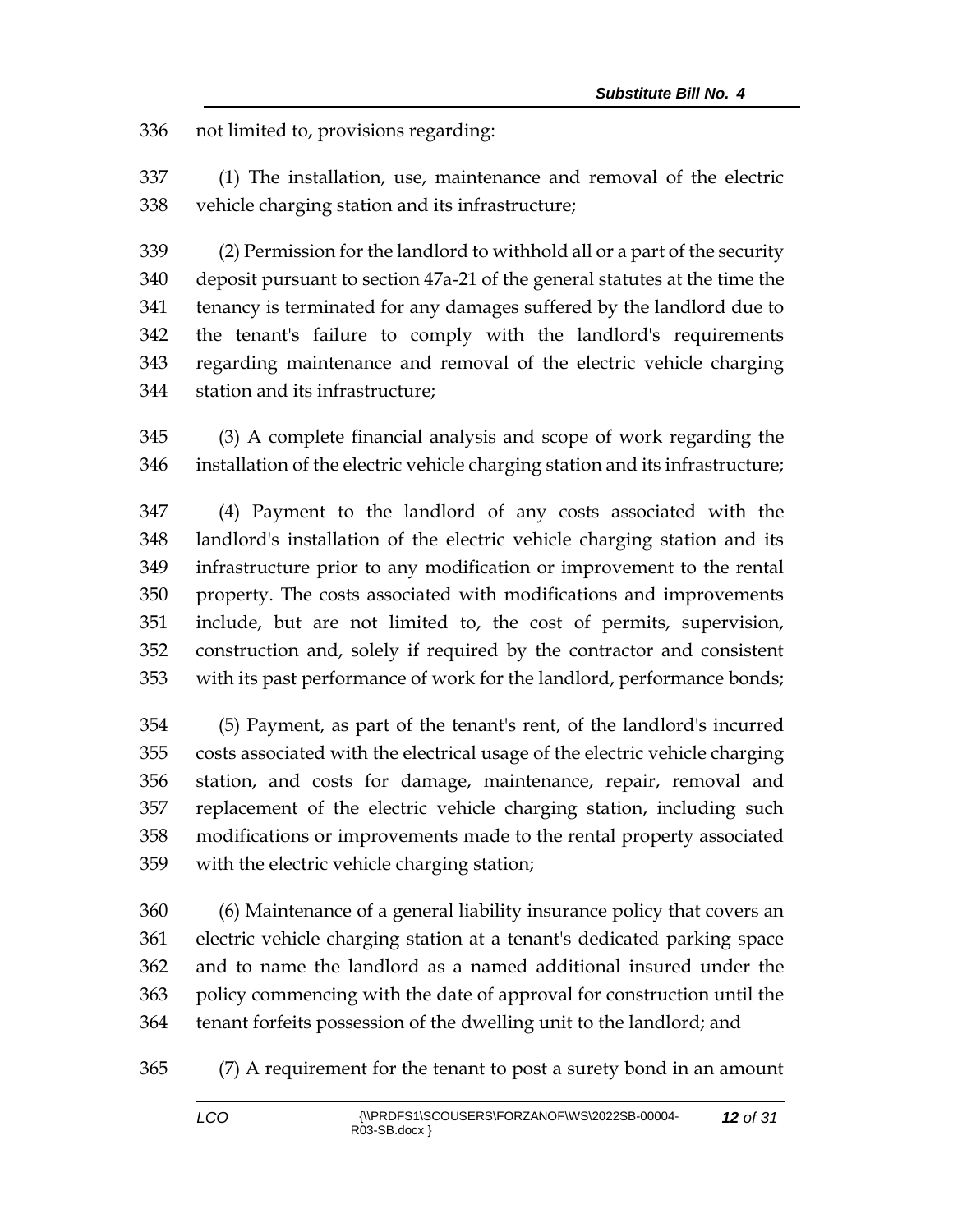equal to the cost of removing the electric vehicle charging station or agree to designate the electric vehicle charging station as a fixture of the rental property if the tenant does not remove the electric vehicle charging station upon the termination of the lease.

 (g) This section shall not apply to a residential rental property where: (1) The dwelling unit provides electric vehicle charging stations for use by tenants in a ratio that is equal to or greater than ten per cent of the designated parking spaces; (2) parking is not provided as part of the rental agreement; (3) there are fewer than five parking spaces; (4) the development of such property is assisted by an allocation of Low Income Housing Tax Credits pursuant to Section 42 of the Internal Revenue Code of 1986, or any subsequent corresponding internal revenue code of the United States, as amended from time to time; or (5) such property is managed by a housing authority created under section 8-40 of the general statutes.

 Sec. 5. (NEW) (*Effective October 1, 2022*) (a) As used in this section, "level two electric vehicle charging station" means an electric component assembly or cluster of component assemblies designed specifically to supply electricity to battery electric vehicles at two hundred forty volts and equal to or less than eighty amperes.

 (b) The Commissioner of Administrative Services shall require each new construction of a state facility and a school building project, as defined in section 10-282 of the general statutes, to be installed with level two electric vehicle charging stations in at least twenty per cent of the designated parking spaces for cars or light duty trucks at such facility or school.

 (c) A municipality shall require each new construction of a commercial building and a multiunit residential building with thirty or more designated parking spaces for cars or light duty trucks to include electric vehicle charging infrastructure that is capable of supporting level two electric vehicle charging stations or a higher level of electric vehicle charging in at least ten per cent of such parking spaces. A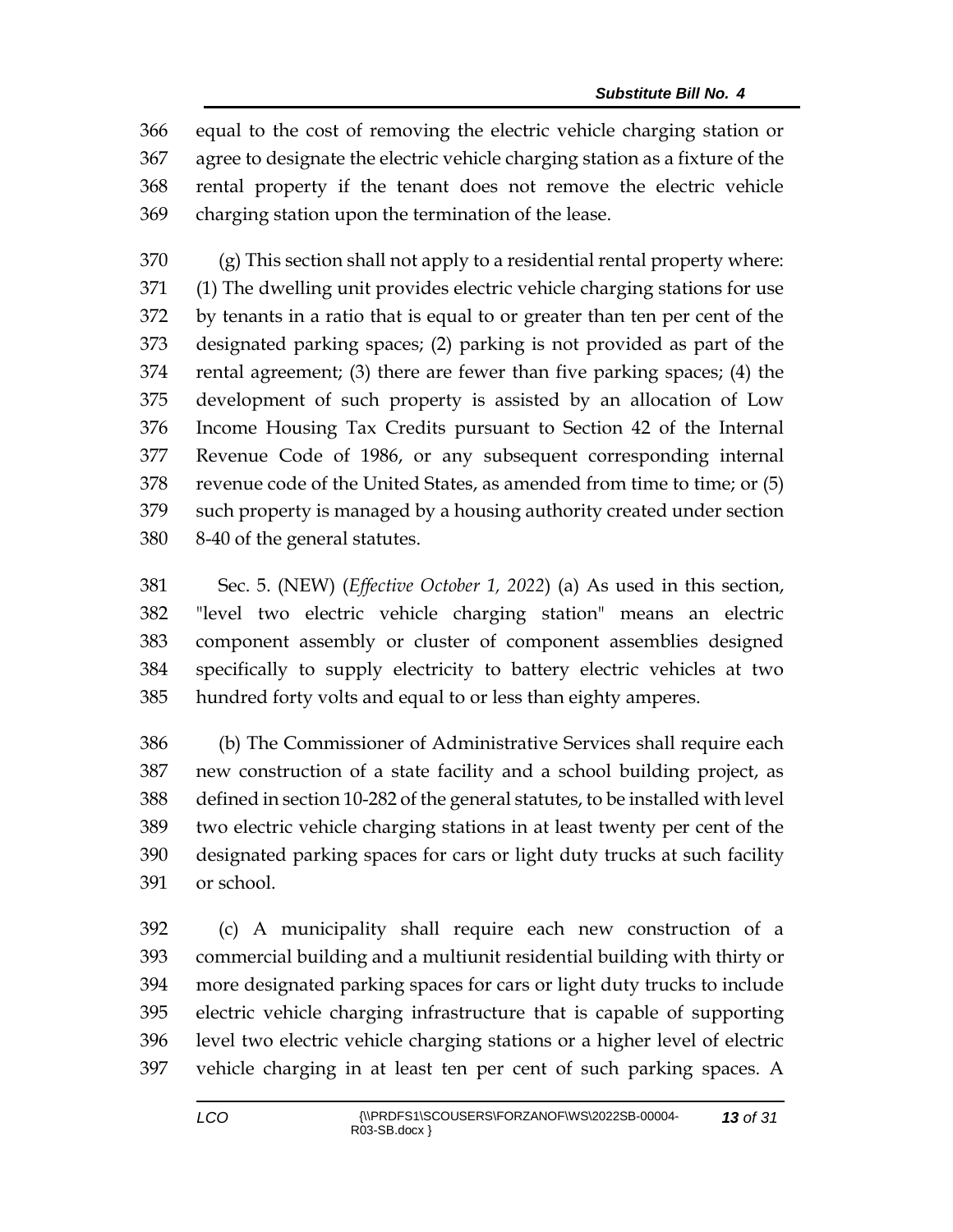municipality may, through its legislative body, require any such commercial building and multiunit residential building to include such electric vehicle charging infrastructure in more than ten per cent of such parking spaces.

 Sec. 6. Section 12-81 of the 2022 supplement to the general statutes is amended by adding subdivisions (80) and (81) as follows (*Effective October 1, 2022, and applicable to assessment years commencing on or after October 1, 2022*):

 (NEW) (80) Level two electric vehicle charging stations, as defined in section 5 of this act, that are located on commercial or industrial properties, electric vehicle charging stations, as defined in section 16- 19f, that are located on residential properties, and any refueling equipment for fuel cell electric vehicles, as defined in section 16-19eee; and

 (NEW) (81) Zero-emission buses, as defined in section 4a-67d, as amended by this act.

 Sec. 7. Section 22a-202 of the general statutes is repealed and the following is substituted in lieu thereof (*Effective from passage*):

 (a) As used in this section, (1) "environmental justice community" has 417 the same meaning as provided in subsection (a) of section 22a-20a, (2) "battery electric vehicle", "electric vehicle", "fuel cell electric vehicle" and "plug-in hybrid electric vehicle" have the same meanings as provided in section 16-19eee, and (3) "electric bicycle" has the same meaning as provided in section 14-1.

 (b) The Commissioner of Energy and Environmental Protection shall establish and administer a Connecticut Hydrogen and Electric Automobile Purchase Rebate program.

 **[**(a)**]** (c) There is established a Connecticut Hydrogen and Electric Automobile Purchase Rebate Advisory Board, which shall be within the Department of Energy and Environmental Protection for administrative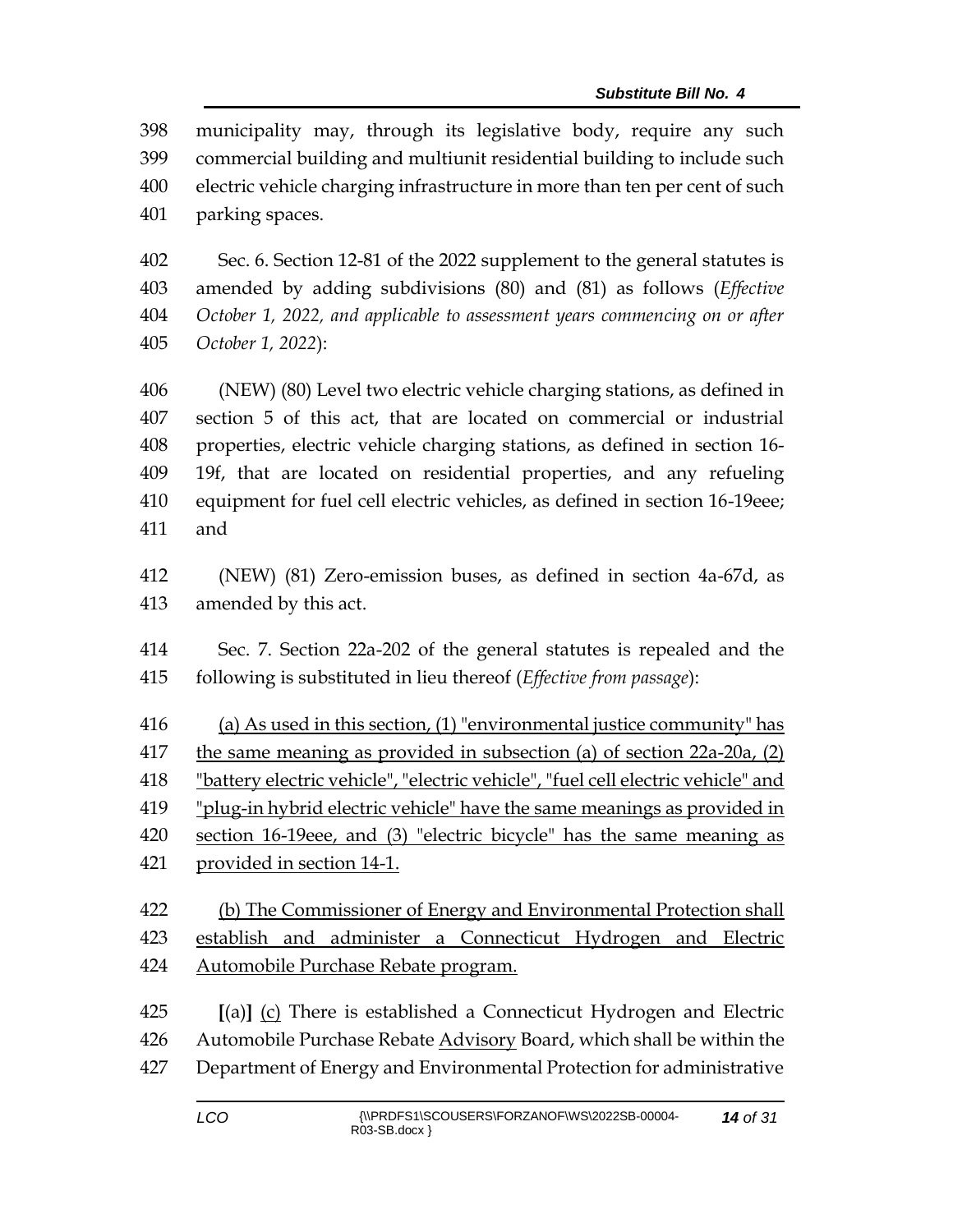purposes only. The advisory board shall advise the Commissioner of Energy and Environmental Protection concerning priorities for the allocation, distribution and utilization of funds for the Connecticut Hydrogen and Electric Automobile Purchase Rebate program. The advisory board shall consist of the Commissioner of Energy and Environmental Protection or the commissioner's designee, the Commissioner of Consumer Protection or the commissioner's designee, the president of the Connecticut Green Bank or the president's designee, 436 the chairperson of the Public Utilities Regulatory Authority or the chairperson's designee and **[**six**]** ten members appointed as follows: (1) One representative of an environmental organization knowledgeable in electric vehicle policy appointed by the speaker of the House of Representatives; (2) one **[**member**]** representative of an association representing electric vehicle manufacturers appointed by the president pro tempore of the Senate; (3) one representative of an organization that represents the interests of an environmental justice community **[**, as defined in subsection (a) of section 22a-20a,**]** appointed by the majority leader of the House of Representatives; (4) one representative of an association representing automotive retailers in the state appointed by the majority leader of the Senate; (5) one **[**member**]** representative of an association representing electric vehicle consumers appointed by the minority leader of the House of Representatives; **[**and**]** (6) one member appointed by the minority leader of the Senate; (7) one representative of an organization interested in the promotion of walking or bicycling appointed by the House chairperson of the joint standing committee of the General Assembly having cognizance of matters relating to transportation; (8) one member appointed by the Senate chairperson of the joint standing committee of the General Assembly having cognizance of matters relating to transportation; (9) one member who is an owner or manager of a business engaged in the sale or repair of bicycles appointed by the House ranking member of the joint standing committee of the General Assembly having cognizance of matters relating to transportation; and (10) one member appointed by the Senate ranking member of the joint standing committee of the General 462 Assembly having cognizance of matters relating to transportation. The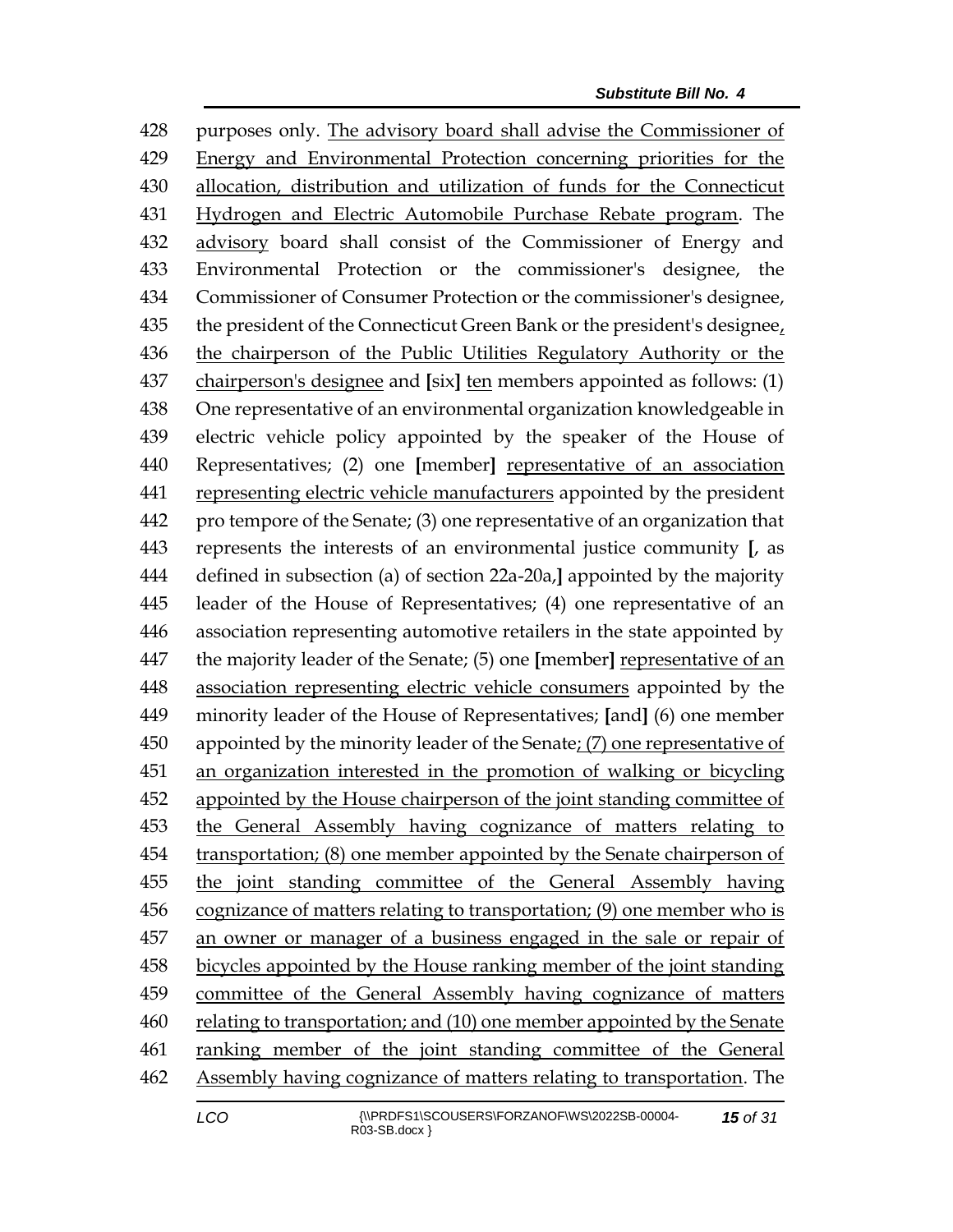Commissioner of Energy and Environmental Protection may appoint to the advisory board not more than three additional representatives from other industrial fleet or transportation companies. The Commissioner of Energy and Environmental Protection, or the commissioner's designee, 467 shall serve as chairperson of the advisory board. The advisory board shall meet at such times as it deems necessary and may establish rules governing its internal procedures.

 **[**(b)**]** (d) On and after **[**January 1, 2020, until December 31, 2025, inclusive, the board**]** the effective date of this section, the Commissioner of Energy and Environmental Protection shall establish and administer a program to provide rebates **[**that total at least three million dollars annually**]** or vouchers to residents, **[**of**]** municipalities, businesses, nonprofit organizations and tribal entities located in this state **[**who (1)**]** when such residents, municipalities, businesses, organizations or tribal entities purchase or lease a new or used battery electric vehicle, plug-in hybrid electric vehicle or fuel cell electric vehicle. **[**, or (2) purchase a used hydrogen vehicle or electric vehicle.**]** The **[**board**]** commissioner, in consultation with the advisory board, shall establish and revise, as necessary, appropriate rebate levels, voucher amounts and maximum income eligibility for such rebates **[**for used hydrogen vehicles or electric vehicles.**]** or vouchers. The commissioner shall prioritize the granting of rebates or vouchers to residents of environmental justice communities, residents having household incomes at or below three hundred per cent of the federal poverty level, and residents who participate in state and federal assistance programs, including, but not limited to, the state- administered federal Supplemental Nutrition Assistance Program, state-administered federal Low Income Home Energy Assistance Program, a Head Start program established pursuant to section 10-16n or assistance provided by Operation Fuel, Incorporated. Any such rebates or vouchers shall be in an amount not less than five thousand dollars to residents of environmental justice communities. An eligible municipality, business, nonprofit organization or tribal entity may receive not more than ten rebates or vouchers a year, within available funds, and not more than a total of twenty rebates or vouchers, except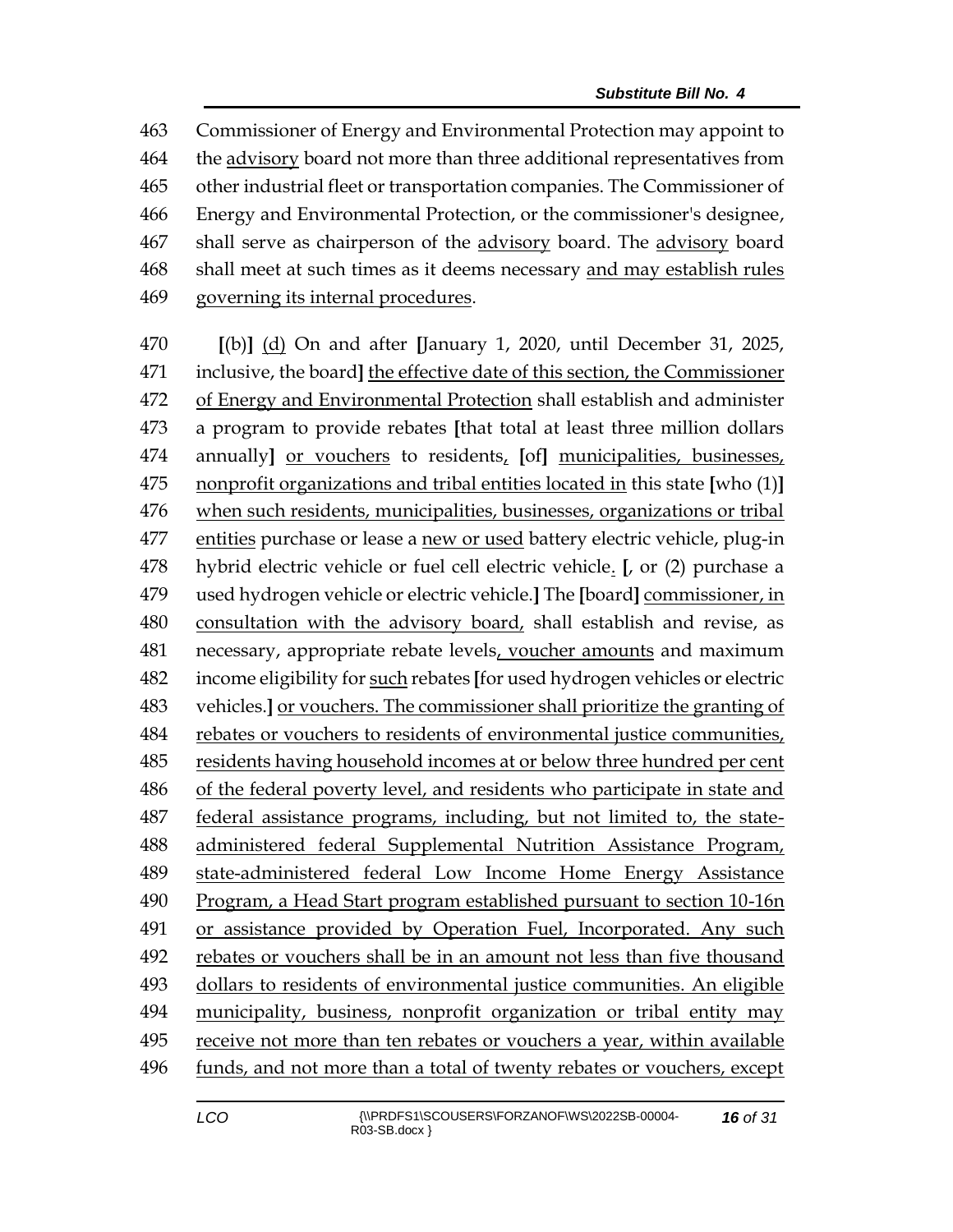the commissioner may issue additional rebates or vouchers to an eligible

business or nonprofit organization that operates fleets exclusively in an

environmental justice community. On and after July 1, 2022, and until

June 30, 2027, inclusive, a battery electric vehicle, plug-in hybrid electric

vehicle or fuel cell electric vehicle that is eligible for a rebate or voucher

under the program shall have a base manufacturer's suggested retail

price of not more than fifty thousand dollars.

 (e) As a part of the Connecticut Hydrogen and Electric Automobile Purchase Rebate program, the commissioner shall also establish and administer a program to provide rebates or vouchers to residents of the state who purchase an electric bicycle. The commissioner, in consultation with the advisory board, shall establish and revise, as necessary, maximum income eligibility for such rebates or vouchers. Any such rebate or voucher amount shall be in an amount not less than five hundred dollars. The rebate or voucher program shall be designed to maximize the air quality benefits associated with the deployment of electric bicycles and prioritize providing vouchers to residents of environmental justice communities, residents having household incomes at or below three hundred per cent of the federal poverty level, and residents who participate in state and federal assistance programs, including, but not limited to, the state-administered federal Supplemental Nutrition Assistance Program, state-administered federal Low Income Home Energy Assistance Program, a Head Start program established pursuant to section 10-16 or assistance provided by Operation Fuel, Incorporated. On and after July 1, 2022, and until June 30, 2027, inclusive, an electric bicycle that is eligible for a rebate or voucher under the program shall have a base manufacturer's suggested retail price of not more than three thousand dollars.

 (f) The **[**board**]** Commissioner of Energy and Environmental Protection shall evaluate **[**such**]** the Connecticut Hydrogen and Electric Automobile Purchase Rebate program on an annual basis. Not later than June 20, 2024, and annually thereafter, the commissioner shall submit a report to the joint standing committees of the General Assembly having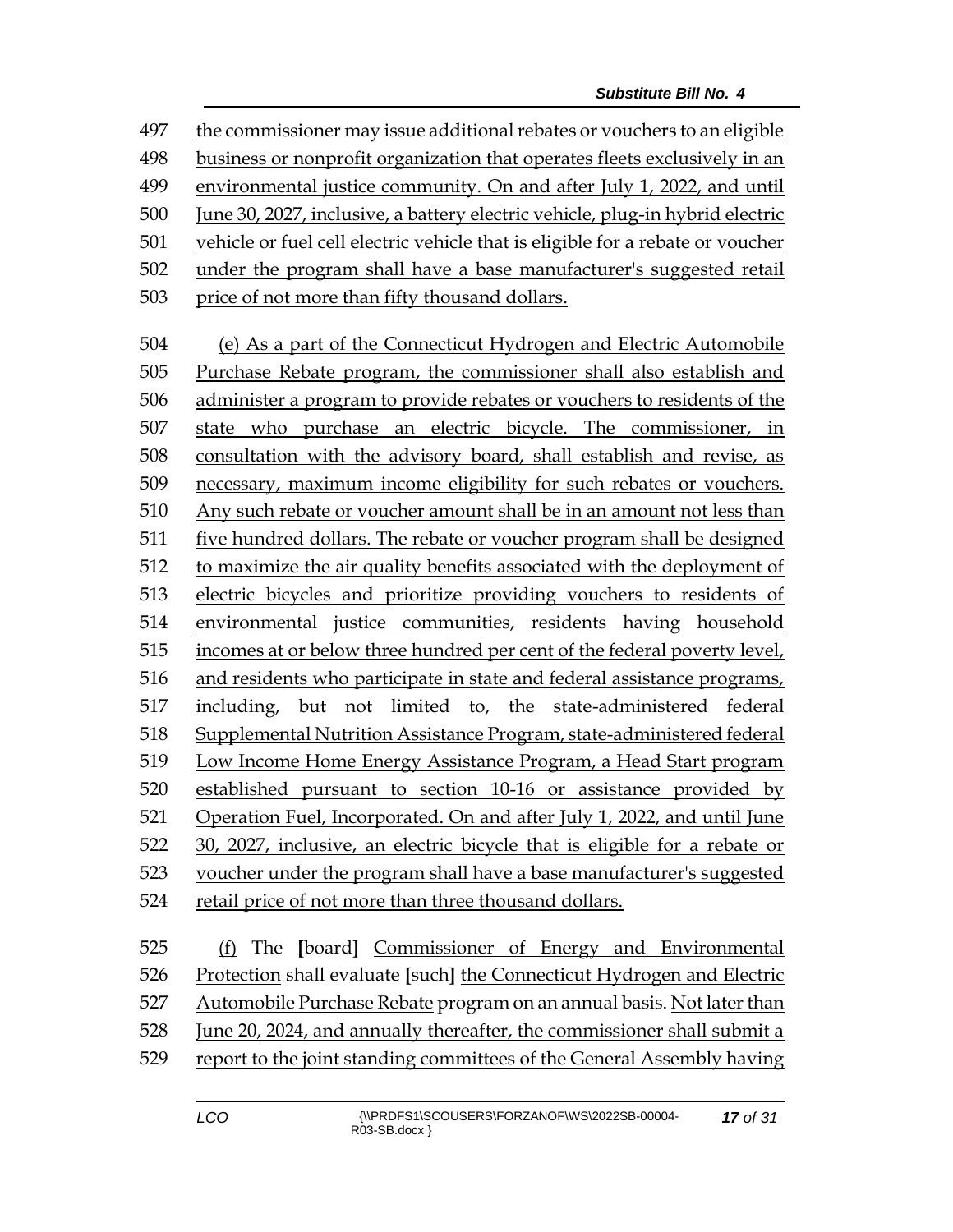cognizance of matters relating to the environment and transportation regarding the status and effectiveness of such program. Such report shall include information on program participation and the environmental benefits accruing to environmental justice communities and communities overburdened by air pollution.

 (g) The Commissioner of Energy and Environmental Protection shall 536 conduct outreach programs and implement a marketing campaign for the promotion of the Connecticut Hydrogen and Electric Automobile Purchase Rebate program.

 **[**(c)**]** (h) There is established an account to be known as the "Connecticut hydrogen and electric automobile purchase rebate program account" which shall be a separate, nonlapsing account within the General Fund. The account shall contain any moneys required by law to be deposited in the account. Moneys in the account shall be expended by the **[**Connecticut Hydrogen and Electric Automobile Purchase Rebate Board**]** Commissioner of Energy and Environmental Protection for the purposes of administering the Connecticut Hydrogen and Electric Automobile Purchase Rebate program. **[**established pursuant to subsection (b) of this section.**]**

 Sec. 8. Subsection (a) of section 14-49 of the 2022 supplement to the general statutes is repealed and the following is substituted in lieu thereof (*Effective July 1, 2022*):

 (a) For the registration of each passenger motor vehicle, **[**other than an electric motor vehicle,**]** the fee shall be one hundred twenty dollars every three years, provided any individual who is sixty-five years of age or older may, at such individual's discretion, renew the registration of such passenger motor vehicle owned by such individual for either a one- year period or the registration period as determined by the commissioner pursuant to subsection (a) of section 14-22. The registration fee shall be prorated accordingly for any such registration that is renewed for a one-year period. The triennial fee for any motor vehicle for which special license plates have been issued under the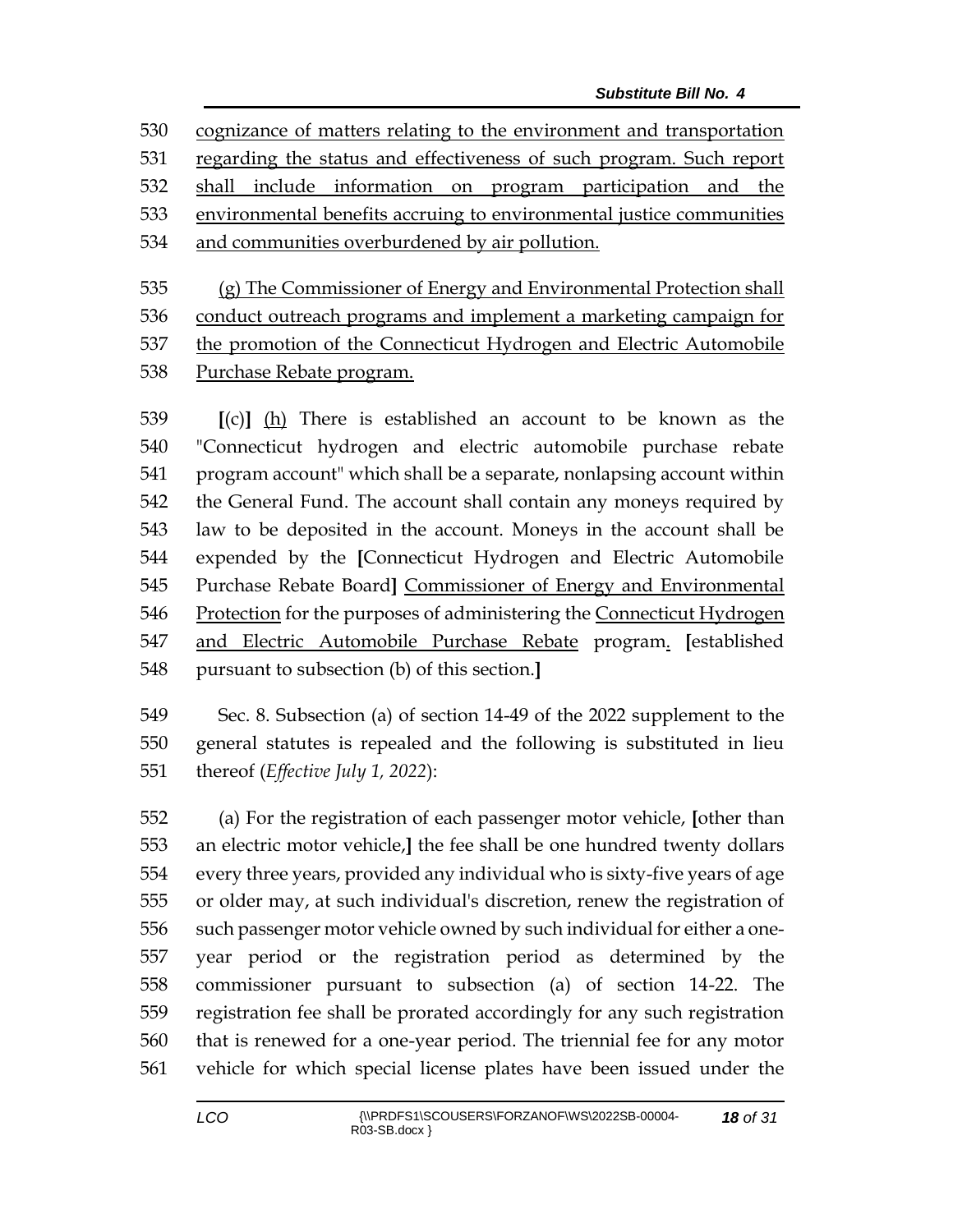provisions of section 14-20 shall be one hundred twenty dollars. The provisions of this subsection relative to the triennial fee charged for the registration of each antique, rare or special interest motor vehicle for which special license plates have been issued under section 14-20 shall not apply to an antique fire apparatus or transit bus owned by a nonprofit organization and maintained primarily for use in parades, exhibitions or other public events but not for purposes of general transportation.

 Sec. 9. Subsection (a) of section 14-49b of the general statutes is repealed and the following is substituted in lieu thereof (*Effective July 1, 2022*):

 (a) (1) For each new registration or renewal of registration of any motor vehicle with the Commissioner of Motor Vehicles pursuant to this chapter, the person registering such vehicle shall pay to the commissioner a fee of fifteen dollars for registration for a triennial period, ten dollars for registration for a biennial period and five dollars for registration for an annual period, except that any individual who is sixty-five years of age or older on or after January 1, 1994, may, at the discretion of such individual, pay the fee for a one-year period if such individual obtains a one-year registration under subsection (a) of 582 section 14-49, as amended by this act. The provisions of this subsection shall not apply to any motor vehicle that is not self-propelled, that is electrically powered, or that is exempted from payment of a registration fee. This fee may be identified as the "federal Clean Air Act fee" on any registration form provided by the commissioner. Payments collected pursuant to the provisions of this section shall be deposited as follows: **[**(1)**]** (A) Fifty-seven and one-half per cent of such payments collected shall be deposited into the **[**Special Transportation Fund**]** reduce 590 transportation-related greenhouse gases account established pursuant to subsection (d) of section 13b-68, as amended by this act, and **[**(2)**]** (B) forty-two and one-half per cent of such payments collected shall be deposited into the **[**General Fund**]** federal Clean Air Act account established pursuant to subdivision (2) of this section. The fee required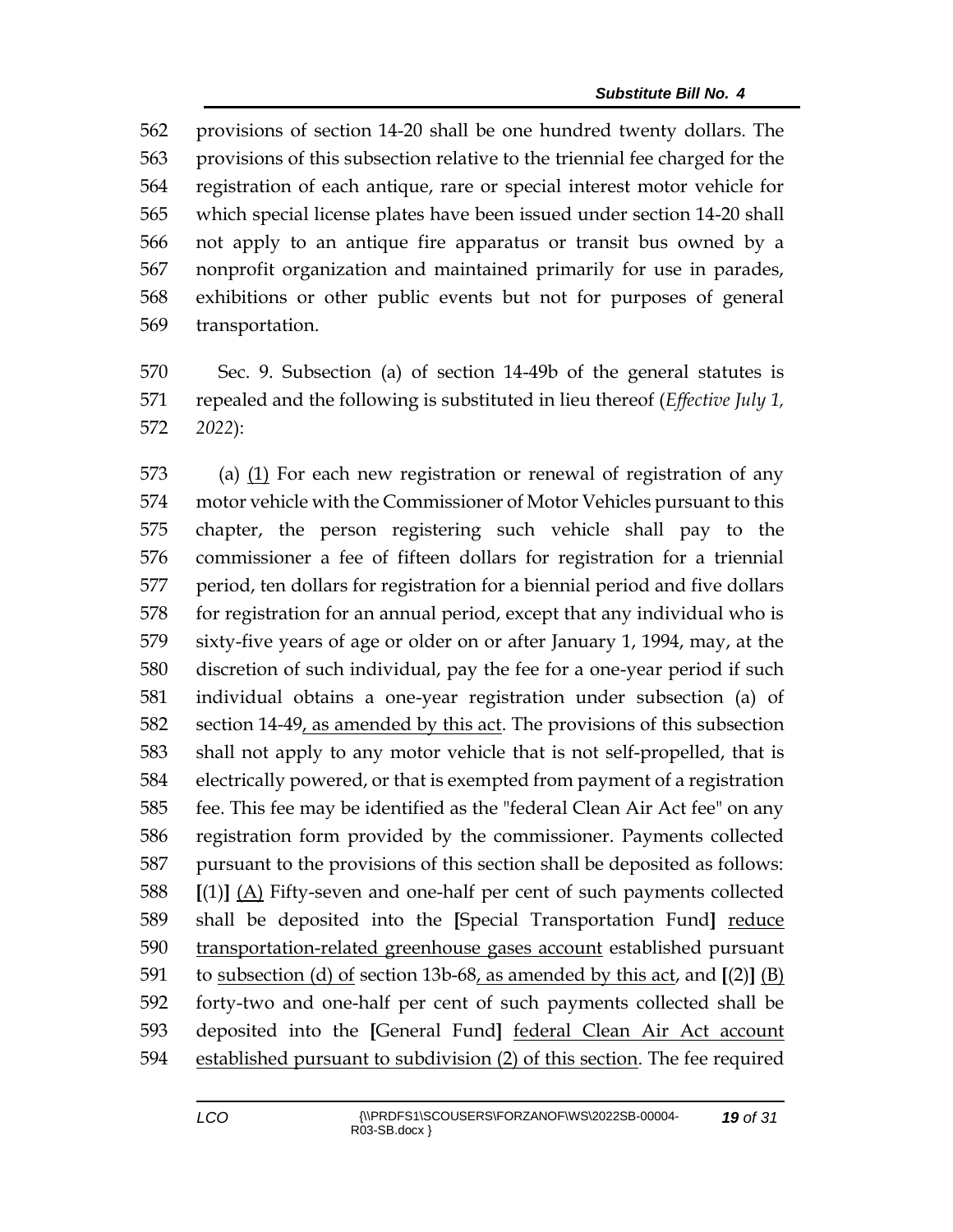by this subsection is in addition to any other fees prescribed by any other provision of this title for the registration of a motor vehicle. No part of the federal Clean Air Act fee shall be subject to a refund under subsection (z) of section 14-49.

 (2) There is established an account to be known as the "federal Clean Air Act account" which shall be a separate, nonlapsing account within the General Fund. The account shall contain any moneys required by law to be deposited in the account. Moneys in the account shall be expended by the Commissioner of Energy and Environmental Protection for the purposes of implementing the requirements of the federal Clean Air Act, improving air quality and reducing carbon emissions.

 Sec. 10. Section 13b-68 of the general statutes is repealed and the following is substituted in lieu thereof (*Effective July 1, 2022*):

 (a) There is established a fund to be known as the "Special Transportation Fund". The fund may contain any moneys required or permitted by law to be deposited in the fund and any moneys recovered by the state for overpayments, improper payments or duplicate payments made by the state relating to any transportation infrastructure improvements which have been financed by special tax obligation bonds issued pursuant to sections 13b-74 to 13b-77, inclusive, and shall be held by the Treasurer separate and apart from all other moneys, funds and accounts. Investment earnings credited to the assets of said fund shall become part of the assets of said fund. Any balance remaining in said fund at the end of any fiscal year shall be carried forward in said fund for the fiscal year next succeeding.

 (b) The Special Transportation Fund shall be a perpetual fund, the resources of which shall be expended solely for transportation purposes. Such purposes include the payment of debt service on obligations of the state incurred for transportation purposes. All sources of moneys, funds and receipts of the state required to be credited, deposited or transferred to said fund by state law on or after June 30, 2015, shall continue to be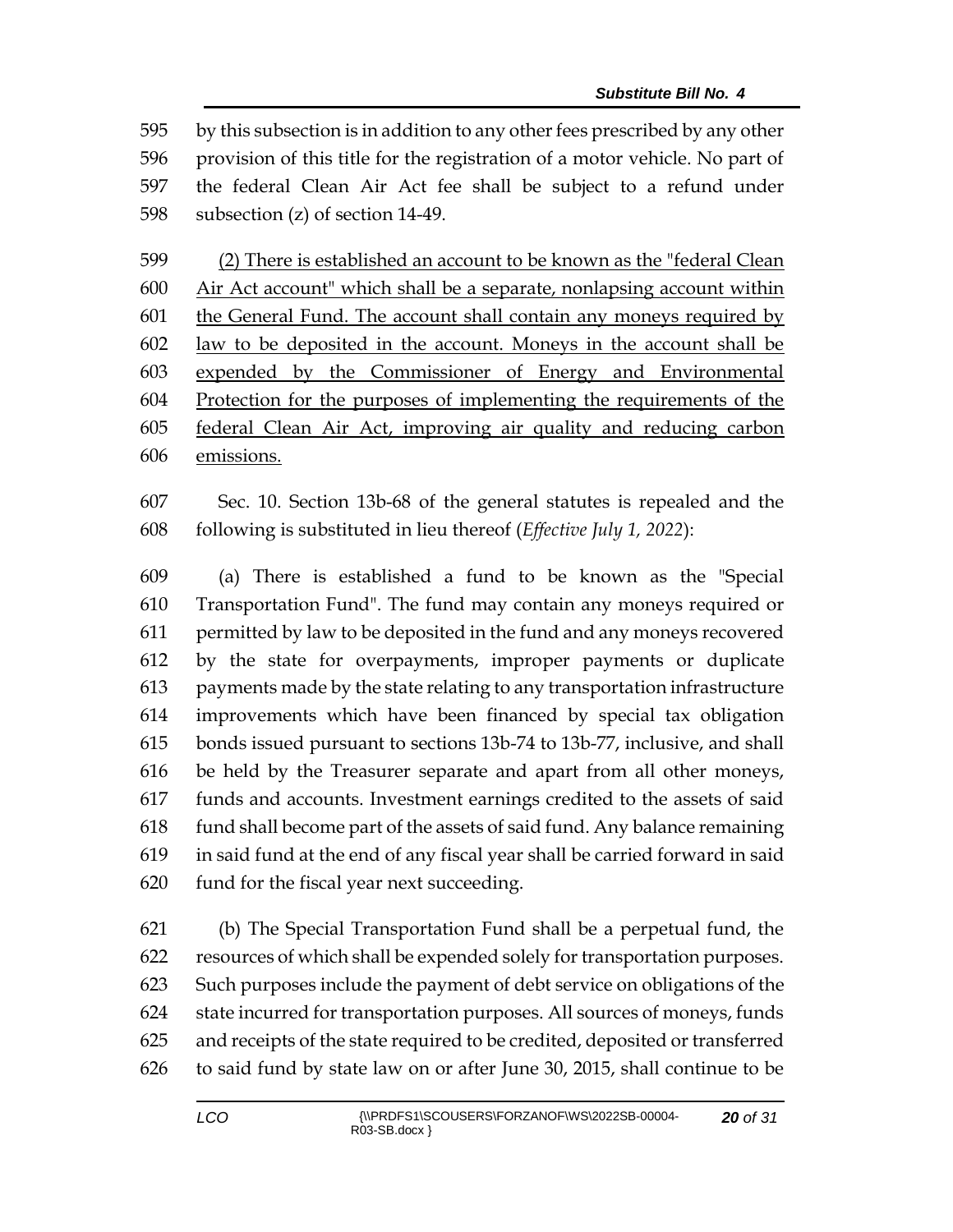credited, deposited or transferred to said fund, so long as the sources of such moneys, funds and receipts are collected or received by the state or any officer thereof. No law shall be enacted authorizing the resources of said fund to be expended other than for transportation purposes.

 (c) There is established a fund to be known as the "Transportation Grants and Restricted Accounts Fund". Upon certification by the Comptroller and the Secretary of the Office of Policy and Management that the CORE-CT project for fiscal services is operational, the fund shall contain all transportation moneys that are restricted, not available for general use and previously accounted for in the Special Transportation Fund as "Federal and Other Grants". The Comptroller is authorized to make such transfers as are necessary to provide that, notwithstanding any provision of the general statutes, all transportation moneys that are restricted and not available for general use are in the Transportation Grants and Restricted Accounts Fund.

 (d) There is established an account to be known as the "reduce transportation-related greenhouse gases account" which shall be a separate, nonlapsing account within the Special Transportation Fund. The account shall contain any moneys required by law to be deposited in the account. Moneys in the account shall be expended by the Commissioner of Transportation for the purposes of transportation-related expenditures to reduce transportation-related greenhouse gases.

 Sec. 11. Section 22a-201c of the 2022 supplement to the general statutes is repealed and the following is substituted in lieu thereof (*Effective July 1, 2022*):

 (a) For each registration of a new motor vehicle with the Commissioner of Motor Vehicles pursuant to chapter 246, the person registering such vehicle shall pay to the commissioner a fee of fifteen dollars, in addition to any other fees required for registration, for the following registration types: Passenger, motor home, combination or antique.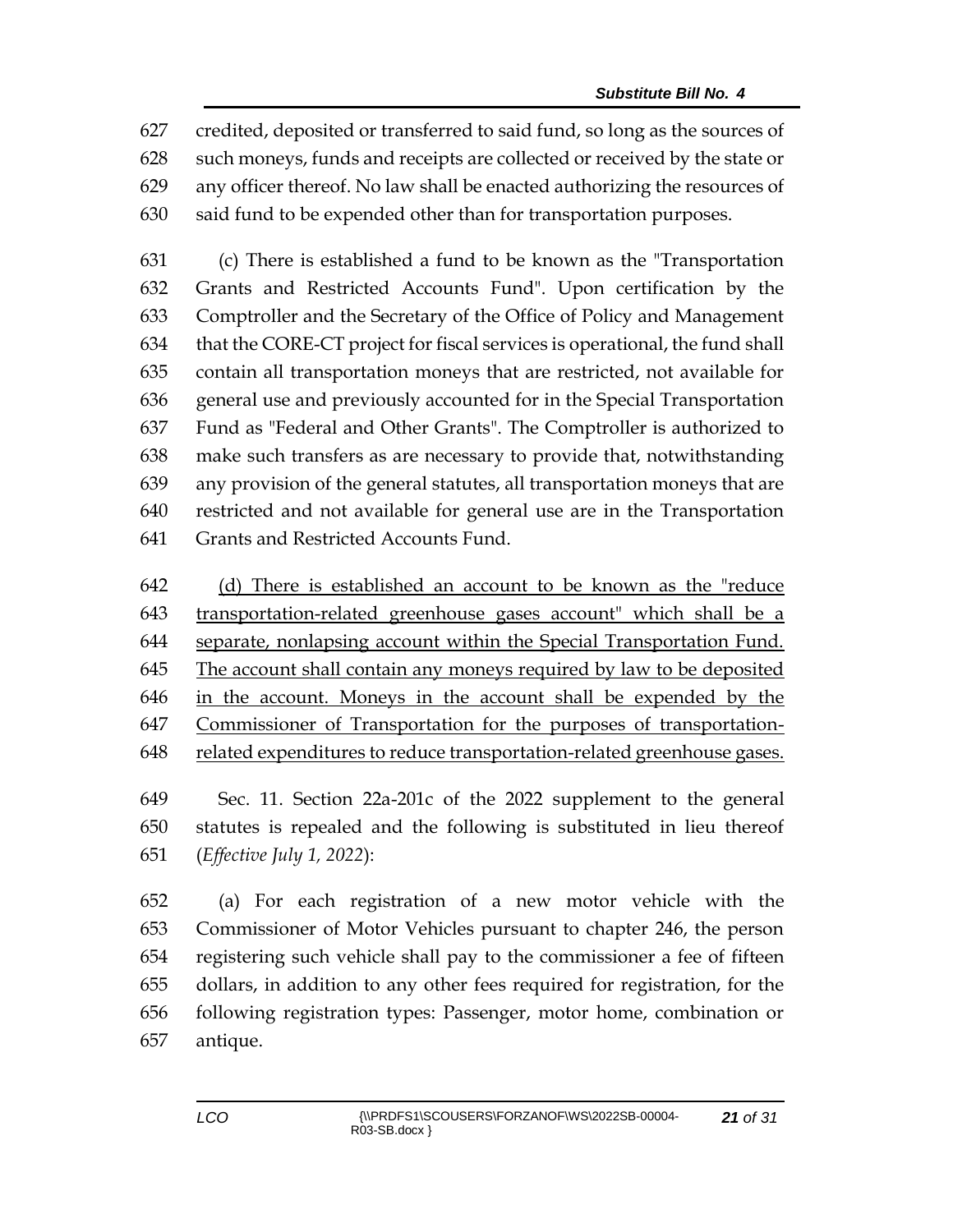(b) For each new registration or renewal of registration of any motor vehicle, except a new motor vehicle, with the Commissioner of Motor Vehicles pursuant to chapter 246, the person registering such vehicle shall pay to the commissioner a fee of seven dollars and fifty cents for registration for a triennial period and five dollars for registration for a biennial period for the following registration types: Passenger, motor home, combination or antique. Any person who is sixty-five years of age or older and who obtains a one-year registration renewal for any motor vehicle under section 14-49, as amended by this act, for such registration type shall pay two dollars and fifty cents for the annual registration period.

 (c) The fee imposed by this **[**subsection**]** section may be identified as the "greenhouse gas reduction fee" on any registration form, or combined with the fee specified by subdivision (3) of subsection (k) of section 14-164c on any registration form. **[**The first three million dollars received from the payment of such fee**]** Payments collected pursuant to the provisions of this section shall be deposited into the Connecticut hydrogen and electric automobile purchase rebate program account, established pursuant to subsection **[**(c)**]** (h) of section 22a-202, as amended by this act. **[**Any revenue from such fee in excess of the first three million dollars in each fiscal year shall be deposited into the General Fund.**]** No part of the greenhouse gas reduction fee shall be subject to a refund under subsection (z) of section 14-49.

 Sec. 12. (NEW) (*Effective from passage*) The Commissioner of Transportation shall establish a matching grant program for the purpose of assisting municipalities to modernize existing traffic signal equipment and operations to make such equipment and operations capable of utilizing transit signal priority and responsive to congestion and to reduce idling. Applications shall be submitted annually to the commissioner at such times and in such manner as the commissioner prescribes. The commissioner shall develop the eligibility criteria for participation in the program and determine the amount a municipality shall be required to provide to match any such grant. The commissioner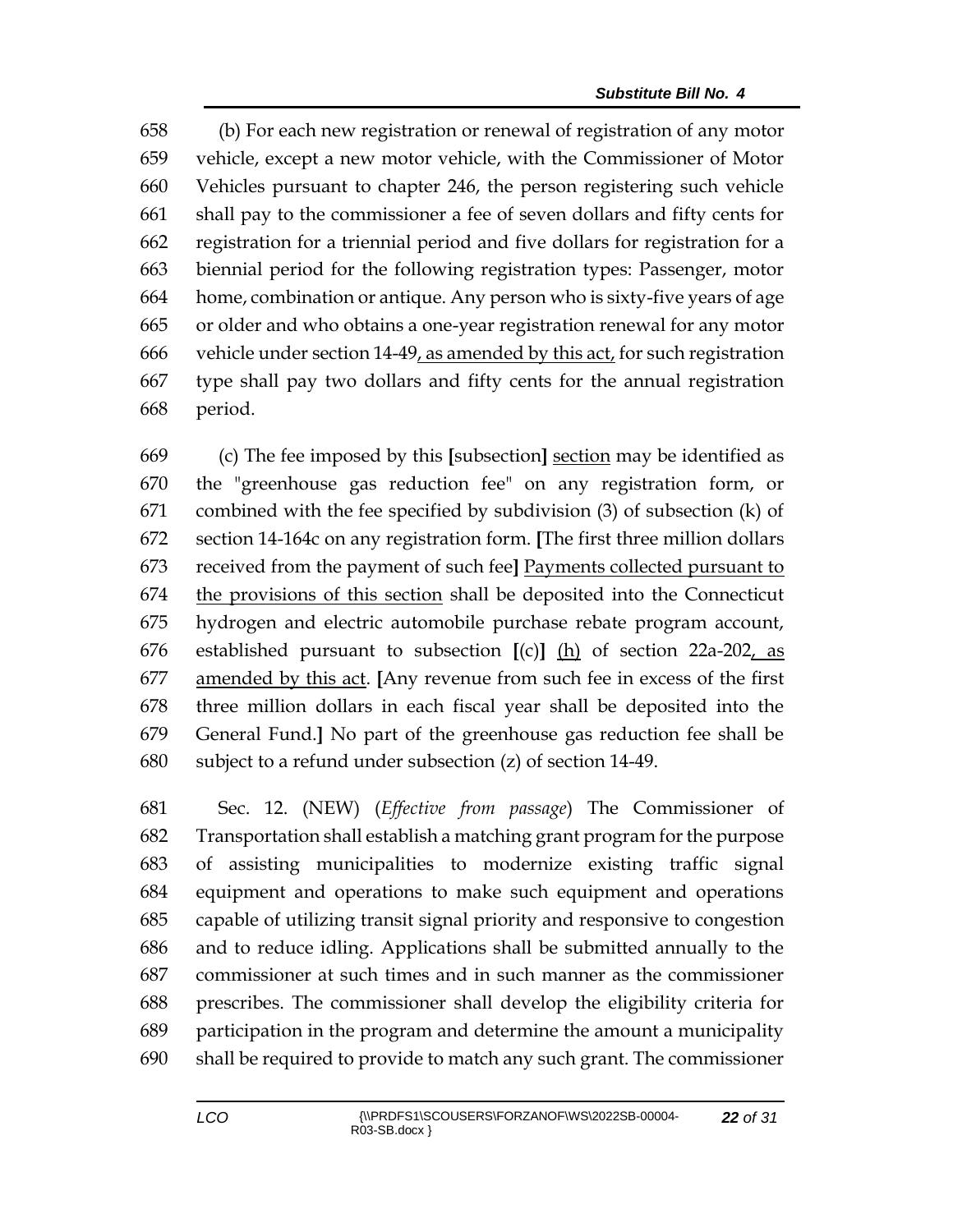shall give preference to applications submitted by two or more municipalities and establish incentives for regional projects.

 Sec. 13. (*Effective July 1, 2022*) (a) For the purposes described in subsection (b) of this section, the State Bond Commission shall have the power from time to time to authorize the issuance of bonds of the state in one or more series and in principal amounts not exceeding in the aggregate seventy-five million dollars.

 (b) The proceeds of the sale of such bonds, to the extent of the amount stated in subsection (a) of this section, shall be used by the Department of Transportation for the purpose of modernizing existing traffic signal equipment and operations pursuant to section 12 of this act.

 (c) All provisions of section 3-20 of the general statutes, or the exercise of any right or power granted thereby, that are not inconsistent with the provisions of this section are hereby adopted and shall apply to all bonds authorized by the State Bond Commission pursuant to this section. Temporary notes in anticipation of the money to be derived from the sale of any such bonds so authorized may be issued in accordance with section 3-20 of the general statutes and from time to time renewed. Such bonds shall mature at such time or times not exceeding twenty years from their respective dates as may be provided in or pursuant to the resolution or resolutions of the State Bond Commission authorizing such bonds. None of such bonds shall be authorized except upon a finding by the State Bond Commission that there has been filed with it a request for such authorization that is signed by or on behalf of the Secretary of the Office of Policy and Management and states such terms and conditions as said commission, in its discretion, may require. Such bonds issued pursuant to this section shall be general obligations of the state and the full faith and credit of the state of Connecticut are pledged for the payment of the principal of and interest on such bonds as the same become due, and accordingly and as part of the contract of the state with the holders of such bonds, appropriation of all amounts necessary for punctual payment of such principal and interest is hereby made, and the State Treasurer shall pay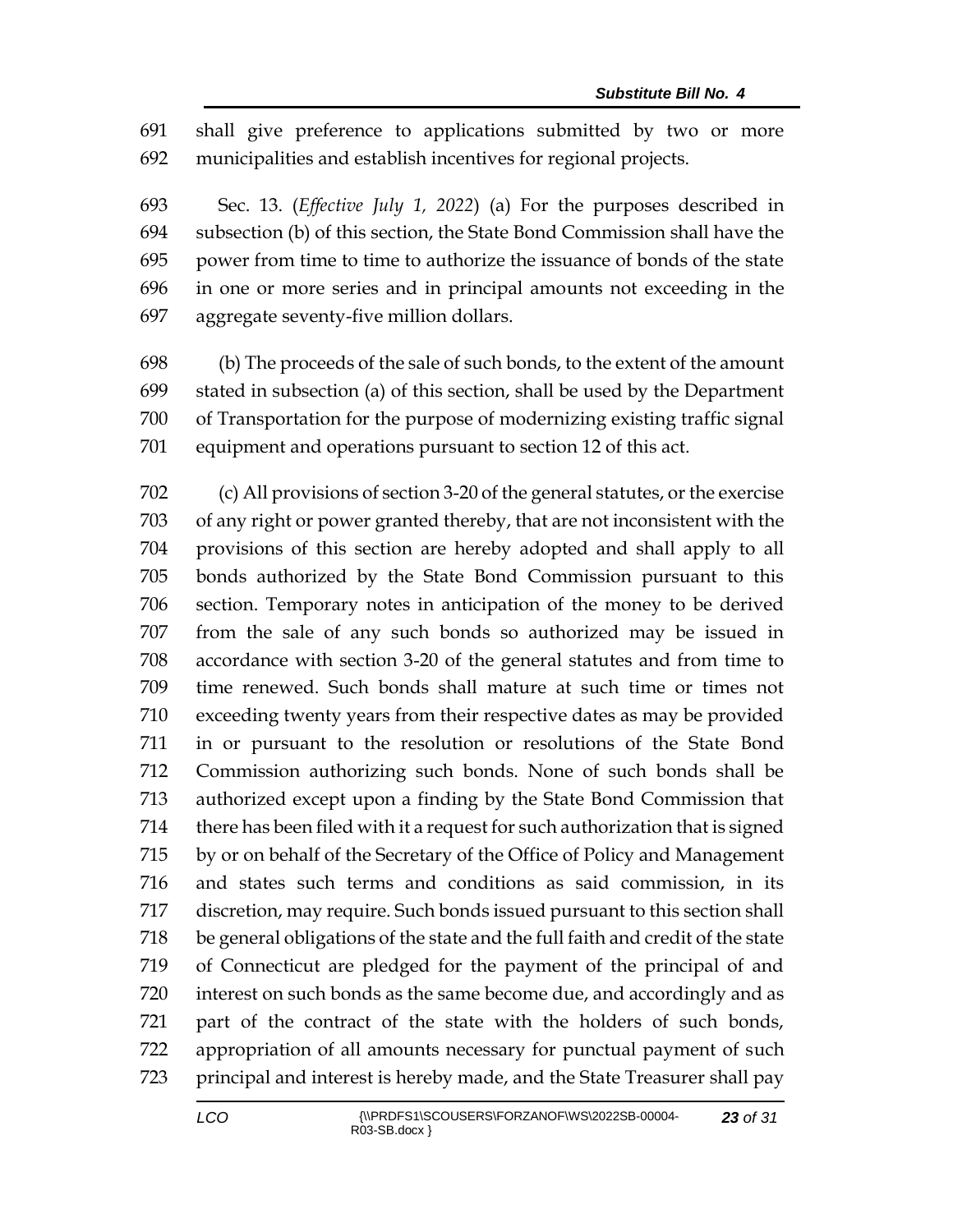such principal and interest as the same become due.

 Sec. 14. (NEW) (*Effective from passage*) (a) On and after January 1, 2023, and within available funds, the Commissioner of Energy and Environmental Protection, in consultation with the Commissioners of Motor Vehicles, Transportation and Education, may establish a voucher program to support the deployment of any vehicle classified within Class 5 to Class 13, inclusive, by the Federal Highway Administration's vehicle category classification system, as amended from time to time, and any school bus classified within Class 3 to Class 8, inclusive, by said classification system, that is equipped with zero emission vehicle technology, including, but not limited to, battery electric and fuel cell systems and the installation of electric vehicle charging infrastructure. In awarding vouchers, the Commissioner of Energy and Environmental Protection shall consider the amount of funding available and set aside forty per cent of such funding to be used toward maximizing air pollution reductions in environmental justice communities, as defined in section 22a-20a of the general statutes. Vouchers shall not be awarded for vehicle classes where there is no commercially available zero-emission technology.

 (b) There is established an account to be known as the "medium and heavy duty vehicle voucher account" which shall be a separate, nonlapsing account within the General Fund. The account shall contain any moneys required by law to be deposited in the account. Moneys in the account shall be expended by the Commissioner of Energy and Environmental Protection for the purposes of the voucher program established under subsection (a) of this section.

 Sec. 15. Subsection (a) of section 10-220 of the 2022 supplement to the general statutes is repealed and the following is substituted in lieu thereof (*Effective October 1, 2022*):

 (a) Each local or regional board of education shall maintain good public elementary and secondary schools, implement the educational interests of the state, as defined in section 10-4a, and provide such other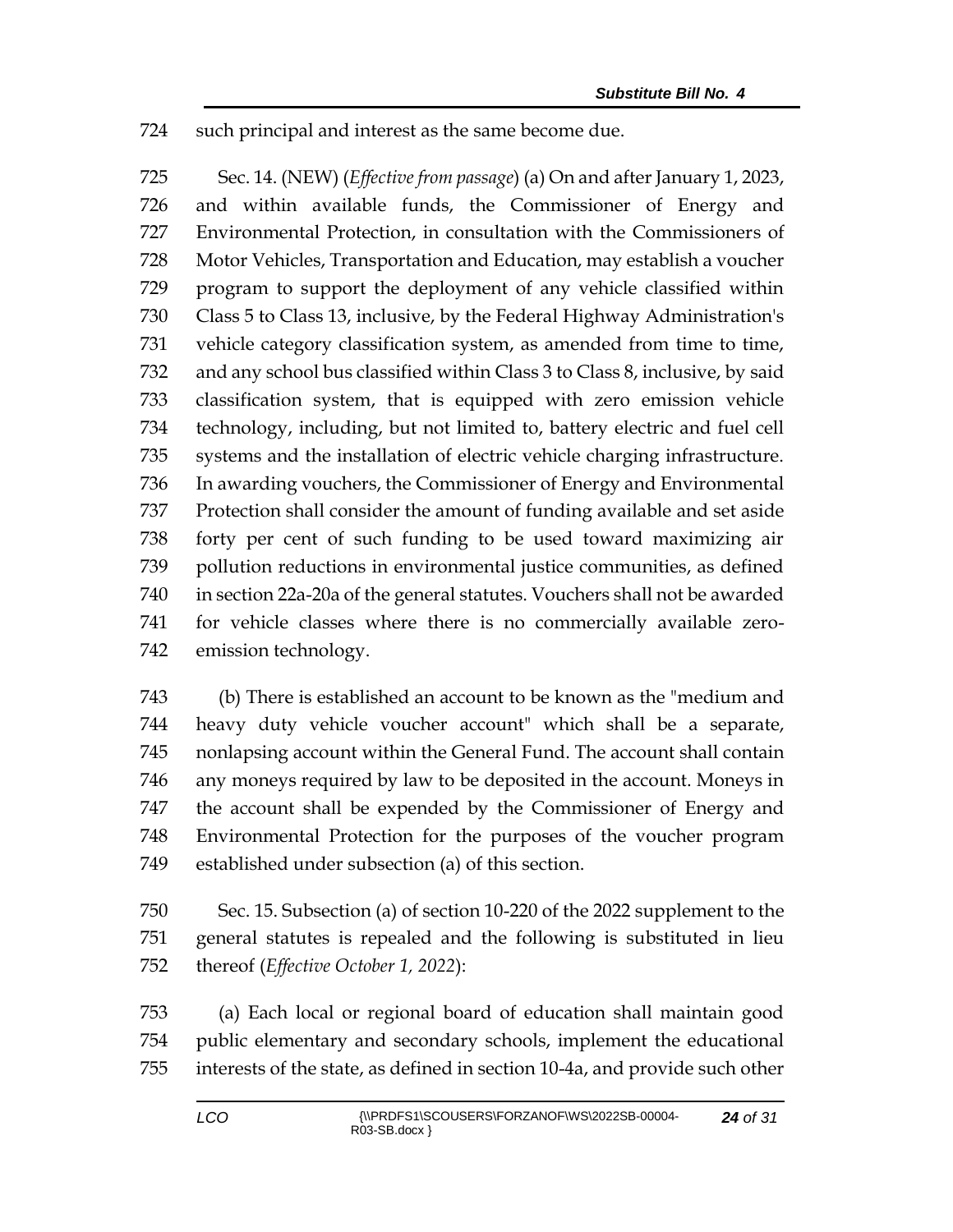educational activities as in its judgment will best serve the interests of the school district; provided any board of education may secure such opportunities in another school district in accordance with provisions of the general statutes and shall give all the children of the school district, including children receiving alternative education, as defined in section 10-74j, as nearly equal advantages as may be practicable; shall provide an appropriate learning environment for all its students which includes (1) adequate instructional books, supplies, materials, equipment, staffing, facilities and technology, (2) equitable allocation of resources among its schools, (3) proper maintenance of facilities, and (4) a safe school setting; shall, in accordance with the provisions of subsection (f) of this section, maintain records of allegations, investigations and reports that a child has been abused or neglected by a school employee, as defined in section 53a-65, employed by the local or regional board of education; shall have charge of the schools of its respective school district; shall make a continuing study of the need for school facilities and of a long-term school building program and from time to time make recommendations based on such study to the town; shall adopt and implement an indoor air quality program that provides for ongoing maintenance and facility reviews necessary for the maintenance and improvement of the indoor air quality of its facilities; shall adopt and implement a green cleaning program, pursuant to section 10-231g, that provides for the procurement and use of environmentally preferable cleaning products in school buildings and facilities; on and after July 1, 2021, and every five years thereafter, shall report to the Commissioner of Administrative Services on the condition of its facilities and the action taken to implement its long-term school building program, indoor air quality program and green cleaning program, which report the Commissioner of Administrative Services shall use to prepare a report every five years that said commissioner shall submit in accordance with section 11-4a to the joint standing committee of the General Assembly having cognizance of matters relating to education; shall advise the Commissioner of Administrative Services of the relationship between any individual school building project pursuant to chapter 173 and such long-term school building program; shall have the care, maintenance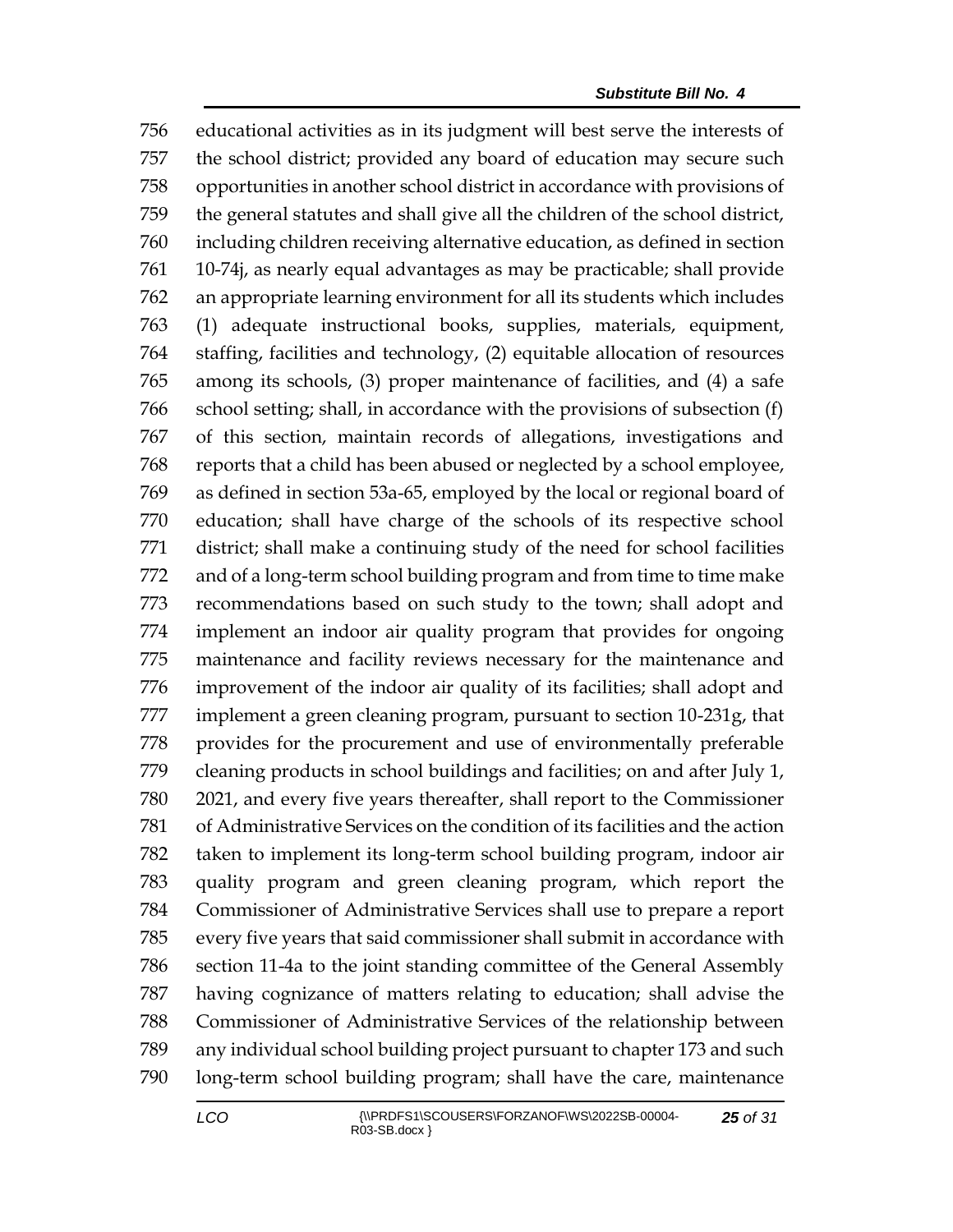and operation of buildings, lands, apparatus and other property used for school purposes and at all times shall insure all such buildings and all capital equipment contained therein against loss in an amount not less than eighty per cent of replacement cost; shall determine the number, age and qualifications of the pupils to be admitted into each school; shall develop and implement a written plan for minority educator recruitment for purposes of subdivision (3) of section 10-4a; shall employ and dismiss the teachers of the schools of such district subject to the provisions of sections 10-151 and 10-158a; shall designate the schools which shall be attended by the various children within the school district; shall make such provisions as will enable each child of school age residing in the district to attend some public day school for the period required by law and provide for the transportation of children wherever transportation is reasonable and desirable, and for 805 such purpose may make contracts covering periods of not more than  $(A)$  five years, or (B) ten years if such contract includes transportation provided by at least one school bus that is a zero-emission bus, as defined in section 4a-67d, as amended by this act; may provide alternative education, in accordance with the provisions of section 10- 74j, or place in another suitable educational program a pupil enrolling in school who is nineteen years of age or older and cannot acquire a sufficient number of credits for graduation by age twenty-one; may arrange with the board of education of an adjacent town for the instruction therein of such children as can attend school in such adjacent town more conveniently; shall cause each child five years of age and over and under eighteen years of age who is not a high school graduate and is living in the school district to attend school in accordance with the provisions of section 10-184, and shall perform all acts required of it by the town or necessary to carry into effect the powers and duties imposed by law.

 Sec. 16. (NEW) (*Effective July 1, 2022*) (a) As used in this section, "zero- emission bus" has the same meaning as provided in section 4a-67d of the general statutes, as amended by this act, and "environmental justice community" has the same meaning as provided in subsection (a) of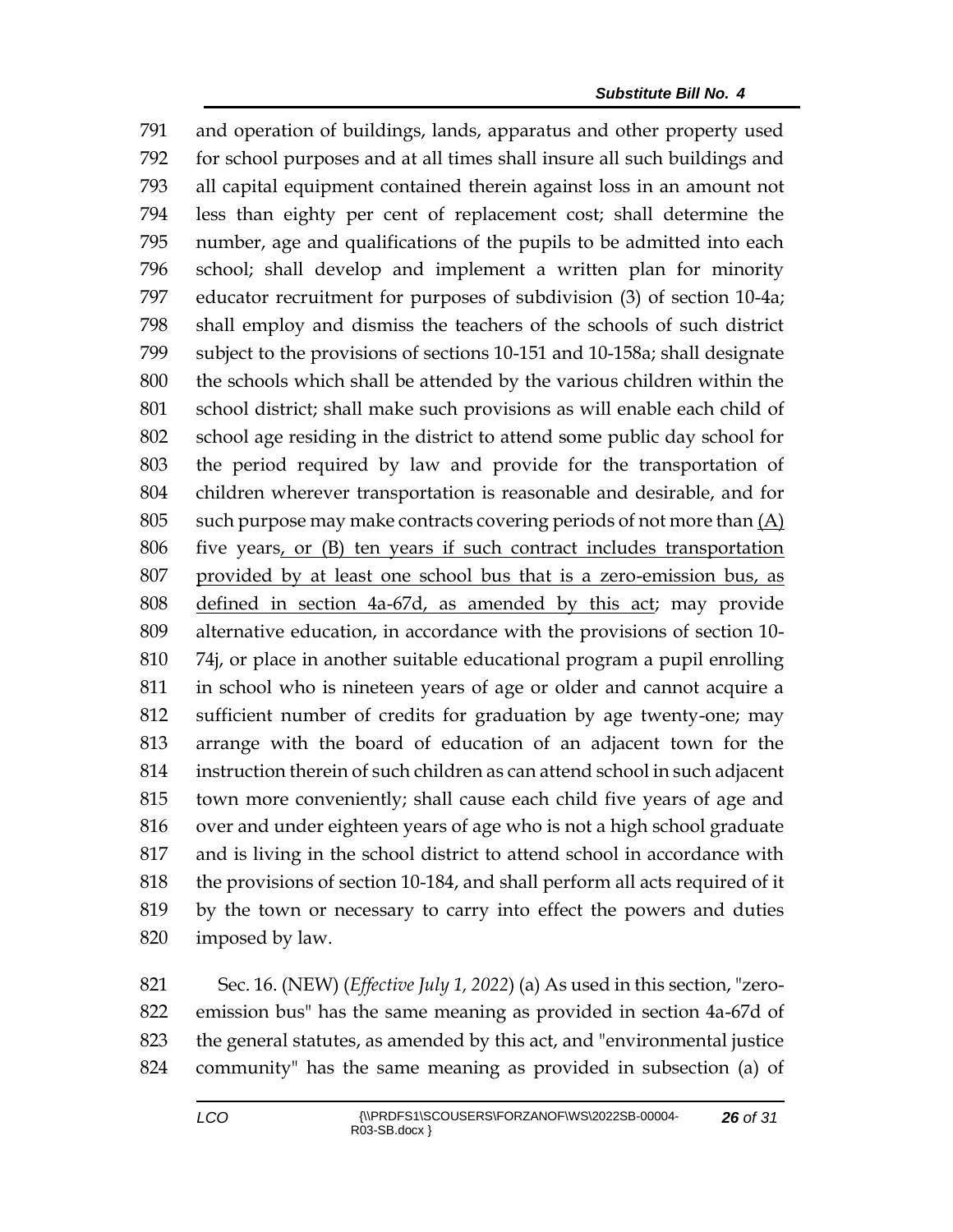section 22a-20a of the general statutes.

 (b) (1) On and after January 1, 2030, one hundred per cent of the school buses that provide transportation for school districts in environmental justice communities shall be zero-emission buses.

 (2) On and after January 1, 2035, one hundred per cent of the school buses that provide transportation for all school districts in the state shall be zero-emission buses.

 (c) The Commissioner of Energy and Environmental Protection shall establish and administer a grant program for the purpose of providing matching funds necessary for municipalities, school districts and school bus operators to submit federal grant applications in order to maximize federal funding for the purchase or lease of zero-emission buses and electric vehicle charging infrastructure. Applications for such grants shall be filed with the commissioner at such time and in such manner as the commissioner prescribes. The commissioner shall give preference to applications concerning the purchase or lease of a zero-emission bus 841 that will be operated primarily in an environmental justice community. The commissioner shall determine the amount a municipality, school district or school bus operator shall be required to provide to match such grant.

 (d) The Commissioner of Energy and Environmental Protection shall, within available appropriations, provide administrative and technical assistance to municipalities, school districts and school bus operators that are applying for federal grants for zero-emission buses and installing electric vehicle charging infrastructure.

 Sec. 17. (*Effective July 1, 2022*) (a) For the purposes described in subsection (b) of this section, the State Bond Commission shall have the power from time to time to authorize the issuance of bonds of the state in one or more series and in principal amounts not exceeding in the aggregate twenty million dollars.

(b) The proceeds of the sale of such bonds, to the extent of the amount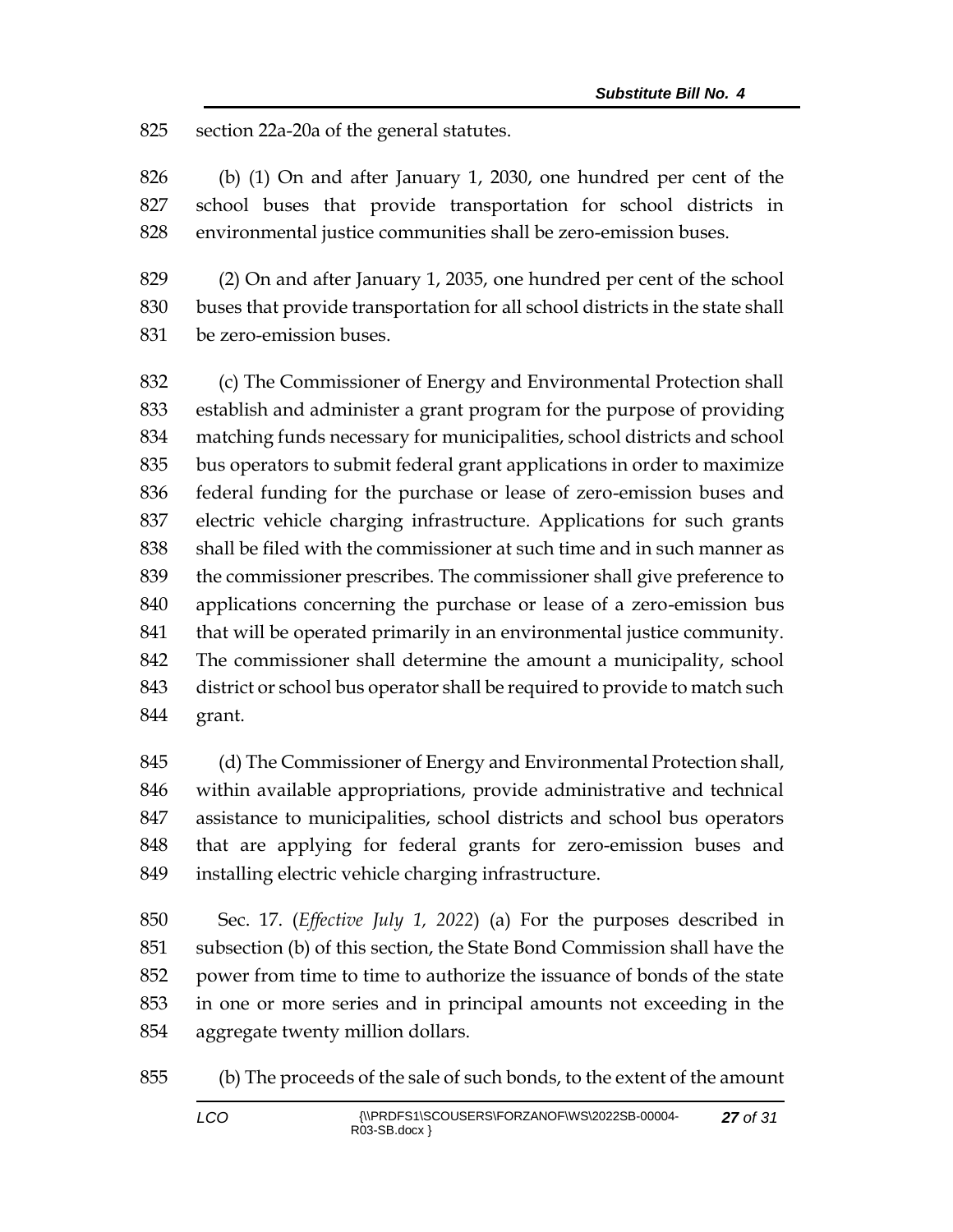stated in subsection (a) of this section, shall be used by the Department of Energy and Environmental Protection for the purpose of administering the grant program established pursuant to subsection (c) of section 16 of this act.

 (c) All provisions of section 3-20 of the general statutes, or the exercise of any right or power granted thereby, that are not inconsistent with the provisions of this section are hereby adopted and shall apply to all bonds authorized by the State Bond Commission pursuant to this section. Temporary notes in anticipation of the money to be derived from the sale of any such bonds so authorized may be issued in accordance with section 3-20 of the general statutes and from time to time renewed. Such bonds shall mature at such time or times not exceeding twenty years from their respective dates as may be provided in or pursuant to the resolution or resolutions of the State Bond Commission authorizing such bonds. None of such bonds shall be authorized except upon a finding by the State Bond Commission that there has been filed with it a request for such authorization that is signed by or on behalf of the Secretary of the Office of Policy and Management and states such terms and conditions as said commission, in its discretion, may require. Such bonds issued pursuant to this section shall be general obligations of the state and the full faith and credit of the state of Connecticut are pledged for the payment of the principal of and interest on such bonds as the same become due, and accordingly and as part of the contract of the state with the holders of such bonds, appropriation of all amounts necessary for punctual payment of such principal and interest is hereby made, and the State Treasurer shall pay 882 such principal and interest as the same become due.

 Sec. 18. (NEW) (*Effective October 1, 2022*) (a) Not later than July 1, 2024, and annually thereafter, the Commissioner of Transportation, in consultation with the Commissioner of Energy and Environmental Protection, shall establish a transportation carbon budget for the state that sets the maximum amount of greenhouse gas emissions permitted from the transportation sector. The commissioners shall consider the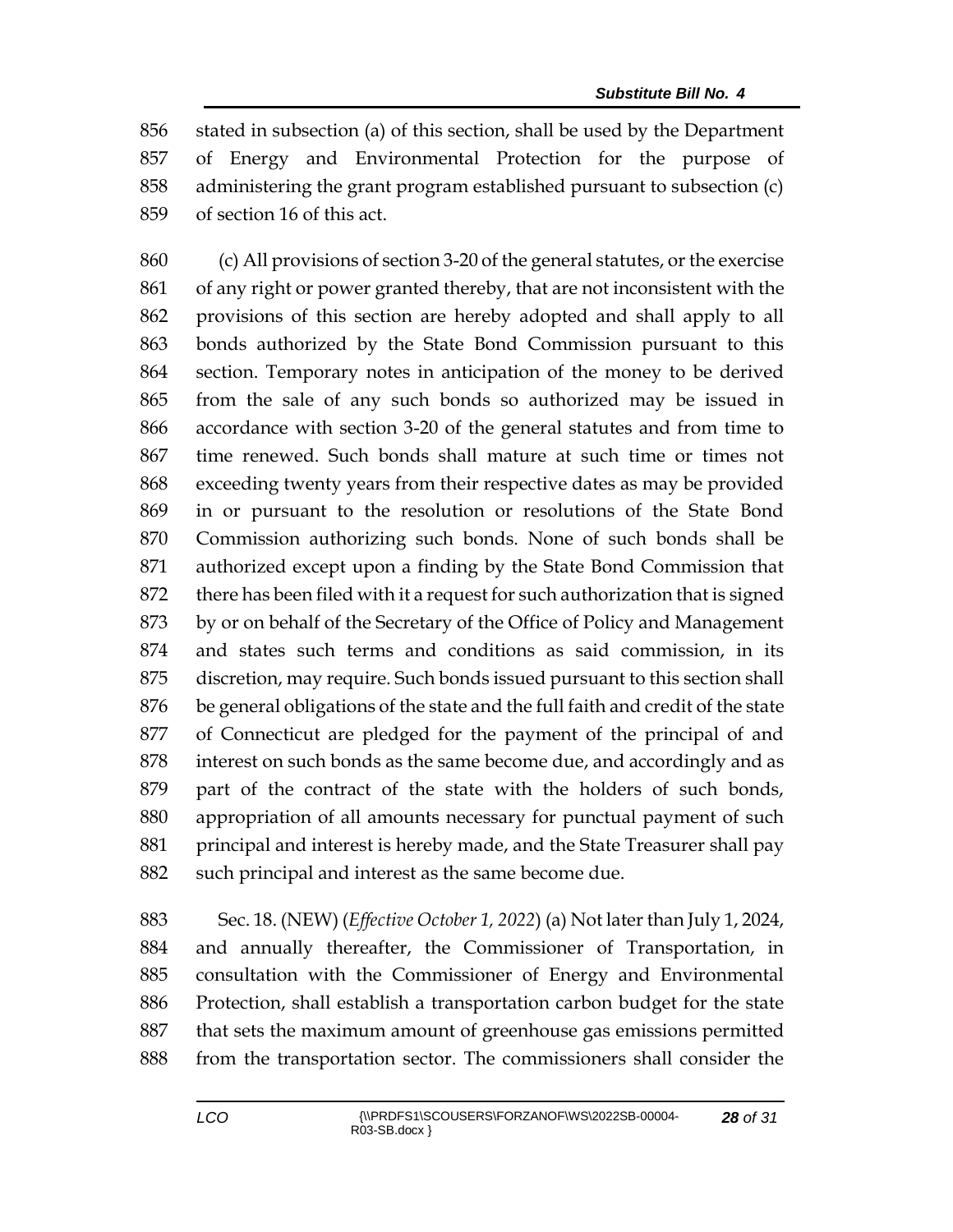long-term emission reductions required by section 22a-200a of the general statutes when establishing the transportation carbon budget.

 (b) The Commissioner of Transportation shall adopt regulations, in accordance with the provisions of chapter 54 of the general statutes, to ensure transportation projects undertaken by the state, regional entities or municipalities adhere to the transportation carbon budget. The regulations shall include, but need not be limited to, (1) a definition of "transportation project" that excludes transportation projects that are necessary for safety reasons or maintenance, (2) the methodology to calculate the greenhouse gas emissions expected from future transportation projects, (3) where such projects are estimated to increase net greenhouse gas emissions, the ways to offset such emissions by undertaking greenhouse gas mitigation transportation projects that will reduce such emission, and (4) a description of such greenhouse gas mitigation transportation projects, including, but not limited to, improving public transportation, constructing bikeways, pedestrian walkways or other multiuse trails or paths and installing electric vehicle charging infrastructure. Not later than July 1, 2024, the commissioner shall submit the regulations to the standing legislative regulation review committee for consideration under section 4-170 of the general statutes.

 (c) The Commissioner of Transportation, in consultation with the Commissioner of Energy and Environmental Protection, shall implement a public outreach plan to ensure sufficient public and stakeholder engagement in the development of the transportation carbon budget and the regulations.

 (d) On or before February 1, 2025, and annually thereafter, the Commissioner of Transportation shall submit, in accordance with the provisions of section 11-4a of the general statutes, a copy of the transportation carbon budget for the state and a description of and the results of the public outreach conducted pursuant to subsection (c) of this section to the joint standing committees of the General Assembly having cognizance of matters relating to transportation and the environment.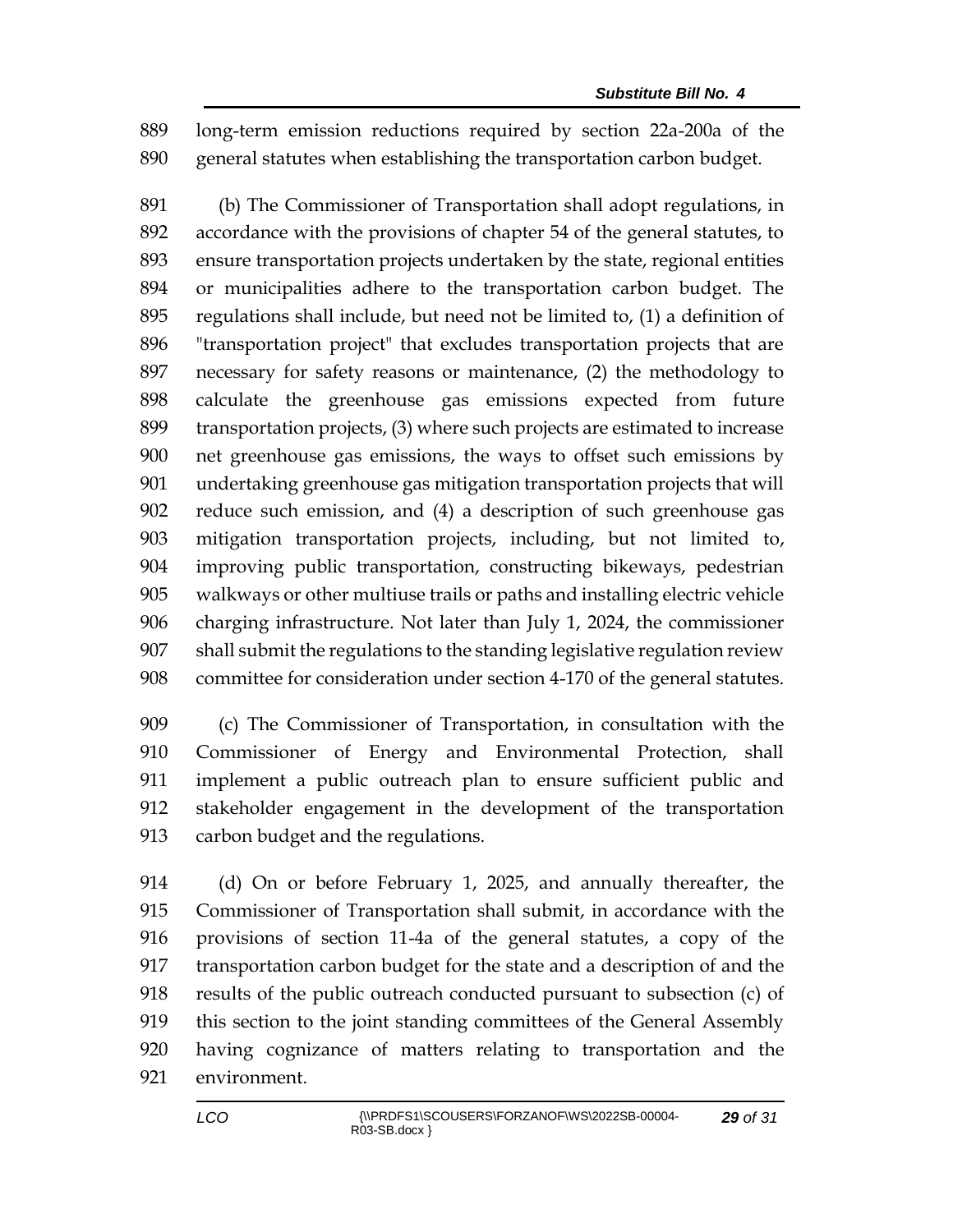Sec. 19. (*Effective July 1, 2022*) The sum of fifteen million dollars is appropriated to the Department of Energy and Environmental Protection from the General Fund, for the fiscal year ending June 30, 2023, for deposit into the medium and heavy duty vehicle voucher account, established under subsection (b) of section 14 of this act, for providing vouchers in accordance with section 14 of this act.

928 Sec. 20. Subsection (f) of section 14-49 of the 2022 supplement to the 929 general statutes is repealed. (*Effective July 1, 2022*)

| This act shall take effect as follows and shall amend the following |                          |                  |  |  |
|---------------------------------------------------------------------|--------------------------|------------------|--|--|
| sections:                                                           |                          |                  |  |  |
|                                                                     |                          |                  |  |  |
| Section 1                                                           | October 1, 2022          | 4a-67d           |  |  |
| Sec. 2                                                              | October 1, 2022          | New section      |  |  |
| Sec. 3                                                              | October 1, 2022          | New section      |  |  |
| Sec. 4                                                              | October 1, 2022          | New section      |  |  |
| Sec. 5                                                              | October 1, 2022          | New section      |  |  |
| Sec. 6                                                              | October 1, 2022, and     | 12-81            |  |  |
|                                                                     | applicable to assessment |                  |  |  |
|                                                                     | years commencing on or   |                  |  |  |
|                                                                     | after October 1, 2022    |                  |  |  |
| Sec. 7                                                              | from passage             | 22a-202          |  |  |
| Sec. 8                                                              | July 1, 2022             | $14-49(a)$       |  |  |
| Sec. 9                                                              | July 1, 2022             | $14-49b(a)$      |  |  |
| Sec. 10                                                             | July 1, 2022             | 13b-68           |  |  |
| Sec. 11                                                             | July 1, 2022             | 22a-201c         |  |  |
| Sec. 12                                                             | from passage             | New section      |  |  |
| Sec. 13                                                             | July 1, 2022             | New section      |  |  |
| Sec. 14                                                             | from passage             | New section      |  |  |
| Sec. 15                                                             | October 1, 2022          | $10-220(a)$      |  |  |
| Sec. 16                                                             | July 1, 2022             | New section      |  |  |
| Sec. 17                                                             | July 1, 2022             | New section      |  |  |
| Sec. 18                                                             | October 1, 2022          | New section      |  |  |
| Sec. 19                                                             | July 1, 2022             | New section      |  |  |
| Sec. 20                                                             | July 1, 2022             | Repealer section |  |  |